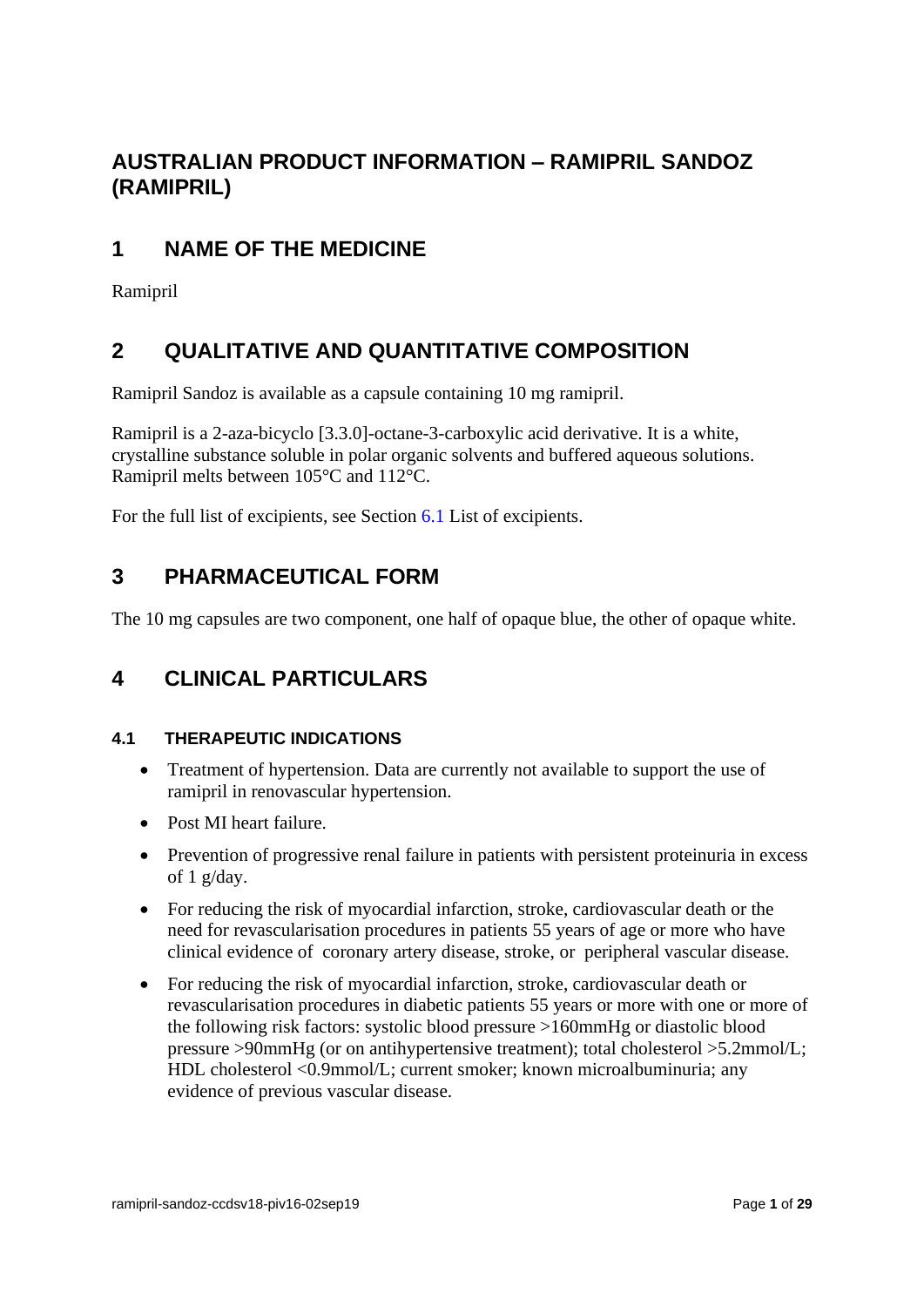# **4.2 DOSE AND METHOD OF ADMINISTRATION**

Ramipril Sandoz capsules should be swallowed whole before, during or after meals with a generous amount of fluid.

## **Hypertension**

The recommended initial dosage for patients not receiving a diuretic is 2.5 mg ramipril once a day. Depending upon the patient's response, the dosage may then be increased at intervals of 2 - 3 weeks, first to 5 mg and then to a maximum of 10 mg once daily. If blood pressure is not controlled with ramipril alone, a diuretic can be added (See Section 4.4 Special warnings and precautions for use – Hyperkalaemia re administration with potassium sparing diuretics and potassium supplements).

Occasionally, in patients already taking diuretics, an undesirable large drop in blood pressure may occur after the first dose of ramipril. If possible, therefore, treatment with the diuretic should be discontinued 2 - 3 days before starting treatment with ramipril. If this is not possible, initial treatment with ramipril should start at a dose of 1.25 mg once daily and then be adjusted to the patient's needs.

An initial dose of 1.25 mg should also be considered in patients where fluid or salt depletion have not been completely corrected or in patients whom a hypotensive reaction would constitute a particular risk (eg. with relevant stenosis of coronary vessels of those supplying the brain).

#### **Post-MI heart failure**

The recommended initial dose is 5 mg ramipril daily, divided into two doses of 2.5 mg each, one in the morning and one in the evening. If the patient does not tolerate this initial dosage, it is recommended that 1.25 mg be given twice daily for two days. In either event, depending on the patient's response, the dose may then be increased. It is recommended that the dose, if increased, be doubled at intervals of 1 - 3 days. The maximum permitted daily dose is 10 mg ramipril to be given in divided doses. Treatment should be started in hospital when the patient is haemodynamically stable, preferably between 2 and 10 days after acute myocardial infarction.

Treatment should be reviewed after 15 months with the consideration of withdrawing ACE inhibitor treatment from patients who are haemodynamically stable with no symptoms or signs of heart failure.

Sufficient experience is still lacking in the treatment of patients with severe heart failure (NYHA class IV) immediately after myocardial infarction.

## **Dosage in patients at increased cardiovascular risk**

The recommended initial dose is 2.5 mg ramipril once daily. Depending on the tolerability, the dose should be doubled after one week of treatment and, after three weeks, should be increased to 10 mg.

The usual maintenance dose is ramipril 10 mg daily.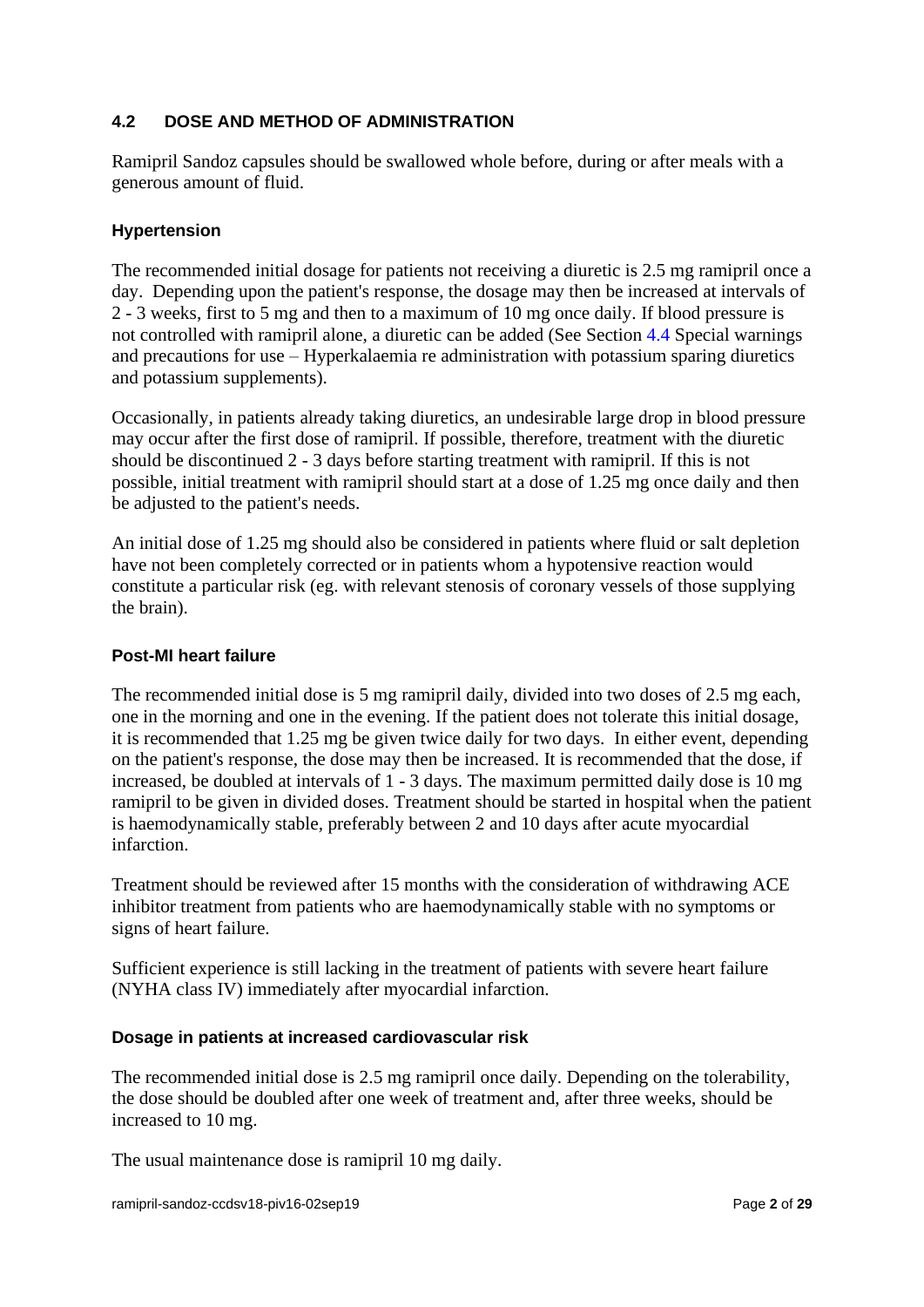# **Progressive renal failure in patients with persistent proteinuria in excess of 1g/day**

The recommended initial dose is 1.25 mg ramipril once daily. This should be doubled at intervals of 2-3 weeks, depending on how the drug is tolerated. There are no efficacy data regarding doses above 5 mg/day in patients with nephropathy.

In hypertensive patients, a target diastolic blood pressure of <90mm Hg should be pursued.

In patients pre-treated with a diuretic, consideration must be given to discontinuing the diuretic for at least 2-3 days or longer (depending on duration of action) or at least consideration should be given to reducing the dose, before initiating ramipril.

## **Renal impairment**

Also see dosage in the section above ("Progressive renal failure in patients with persistent proteinuria in excess of 1g/day". In hypertensive patients with creatinine clearance levels of 50 mL/min and above (serum creatinine < 1.5 mg/dL) a dosage adjustment is not required.

For patients with creatinine clearance levels between 20 and 50 mL/min (serum creatinine between 1.5 and 3 mg/dL), the recommended initial dose is 1.25 mg ramipril once daily. This should be doubled at intervals of 2-3 weeks, depending on how the drug is tolerated.

Particular care should be exercised in patients with impaired renal function who are to be treated for heart failure post MI as such patients may be susceptible to hypotension. Patients with impaired renal function treated for heart failure post MI have not been studied systematically.

## **Hepatic impairment**

In patients with impaired liver function, the metabolism of ramipril - and therefore the formation of the bioactive metabolite ramiprilat - is delayed due to diminished activity of the esterases in the liver, resulting in elevated plasma ramipril levels. Treatment with ramipril should therefore be initiated under close medical supervision and should not exceed 2.5 mg daily.

## **Dosage in elderly**

The recommended starting dose is 1.25 mg once daily, which can then be increased according to the individual patient's BP response.

## **4.3 CONTRAINDICATIONS**

- Hypersensitivity to ramipril, or to any other ACE inhibitor, or to any of the excipients of Ramipril Sandoz.
- History of hereditary and/ or idiopathic angioedema or angioedema associated with previous treatment with an ACE inhibitor.
- Haemodynamically relevant renal artery stenosis, bilateral or unilateral in the single kidney. As with all vasodilators, ACE inhibitors should not be used in patients with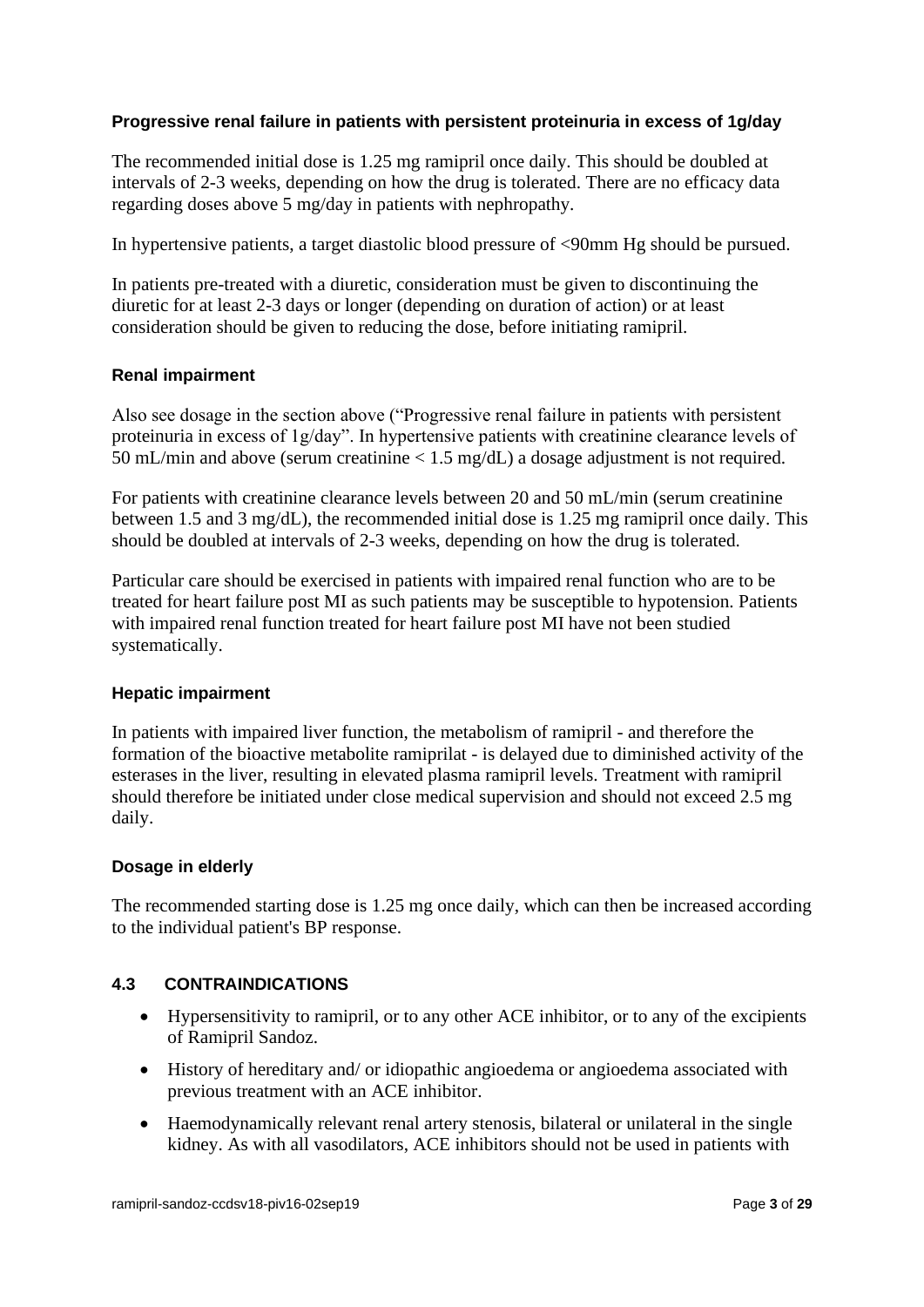haemodynamically relevant left ventricular inflow or outflow impediment (eg. stenosis of aortic or mitral valve).

- Hypotensive or haemodynamically unstable patients.
- Pregnancy.
- Lactation.
- Renal failure (See Section 4.4 Special warnings and precautions for use).
- Extracorporeal treatments leading to contact of blood with negatively charged surfaces must be avoided, such as dialysis or haemofiltration with high-flux dialyser membranes: Life threatening anaphylactoid hypersensitivity reactions, sometimes progressing to shock, have been described in the course of dialysis with certain highflux membranes (eg. polyacrylonitrile membranes such as AN69) during ACE inhibitor therapy. This combination must be avoided, either by using other medical products to control high blood pressure or cardiac insufficiency or by using other membranes during dialysis.
- Similar reactions have been seen in patients undergoing low density lipoprotein apheresis with dextran sulfate during ACE inhibitor therapy.
- Ramipril must not be used with aliskiren-containing medicines in patients with diabetes or with moderate to severe renal impairment (creatinine clearance <60 mL/min).
- Ramipril must not be used with angiotensin II receptor antagonists (AIIRAs) in patients with diabetic nephropathy.
- Ramipril must not be used concomitantly with sacubitril/valsartan therapy (see Section 4.5 Interactions with other medicines and other forms of interactions). Do not initiate ramipril until sacubitril/valsartan is eliminated from the body. In case of switch from ramipril to sacubitril/valsartan, do not start sacubitril/valsartan until ramipril is eliminated from the body.

# **4.4 SPECIAL WARNINGS AND PRECAUTIONS FOR USE**

## **Angioedema – Head, Neck or Extremities**

Ramipril is contraindicated in patients with a history of angioedema. Angioedema of the face, extremities, lips, tongue, glottis and/or larynx has been reported in patients treated with ACE inhibitors. If angioedema occurs, the product should be promptly discontinued and the patient carefully observed until the swelling disappears. In instances where swelling has been confined to the face and lips, the condition should resolve without treatment, although antihistamines may be useful in relieving symptoms. Laryngeal oedema, however, can be fatal, thus where there is angioedema involving swelling of the tongue, glottis or larynx, likely to cause airway obstruction, appropriate therapy, eg. subcutaneous adrenaline (epinephrine) solution 1:1 000 (0.3 mL to 0.5 mL) should be promptly administered (See Section 4.8 Adverse effects (undesirable effects)). Hospitalisation of the patient is advisable with observation for at least 12 to 24 hours and discharge only upon complete resolution of the symptoms.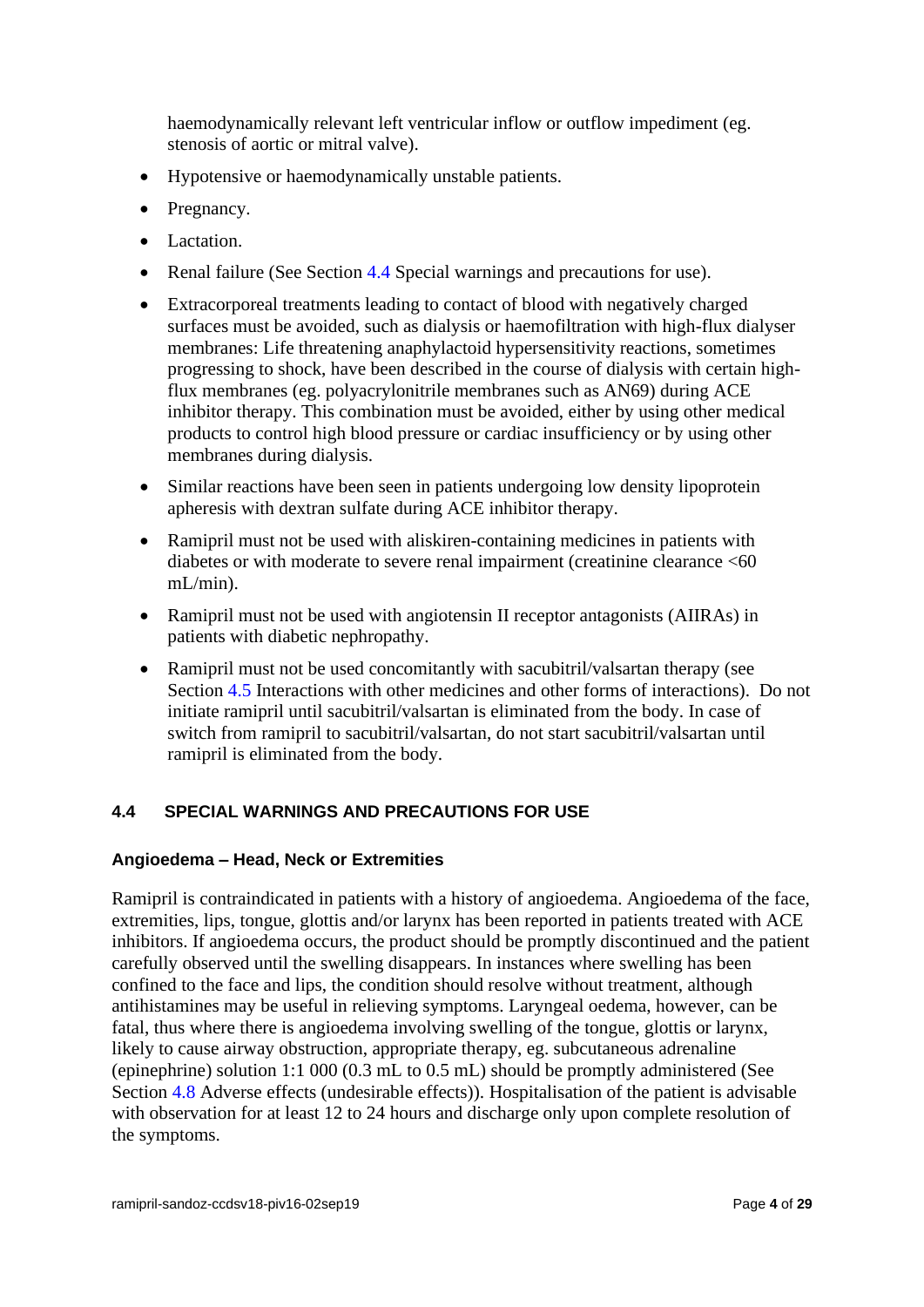Angioedema may occur with or without urticaria. The onset of angioedema associated with use of ACE inhibitors may be delayed for weeks or months. Patients may have multiple episodes of angioedema with long symptom-free periods.

Medical therapy of progressive angioedema should be aggressive. Failing a rapid response, mechanical methods to secure an airway should be undertaken before massive oedema complicates oral or nasal intubation or surgical procedures (eg: cricothyrotomy or tracheostomy). Patients who respond to medical treatment should be observed carefully for a possible rebound phenomenon.

# **Angioedema – Intestinal**

Intestinal angioedema has been reported in patients treated with ACE inhibitors. These patients presented with abdominal pain (with or without nausea or vomiting); in some cases facial angioedema also occurred. The intestinal angioedema symptoms resolved after stopping the ACE inhibitor.

An increased risk of angioedema is possible with concomitant use of other drugs which may cause angioedema (see Section 4.3 Contraindications and Section 4.5 Interactions with other medicines and other forms of interactions).

# **Hypotension**

Hypotension may occur in patients commencing treatment with ACE inhibitors. Excessive hypotension is rarely seen in uncomplicated hypertensive patients but is a possible consequence of use in severely salt/ volume depleted persons such as patients with renovascular hypertension, those treated vigorously with diuretics, after severe diarrhoea or patients undergoing dialysis (See Section 4.5 Interactions with other medicines and other forms of interactions and Section 4.8 Adverse effects (undesirable effects)). It is recommended that dehydration, hypovolaemia or salt depletion be corrected before initiating treatment. In patients with severe congestive heart failure, with or without associated renal insufficiency, excessive hypotension has been observed with ACE inhibitors. This may be associated with syncope, neurological deficit, oliguria and/or progressive azotemia, but rarely with acute renal failure and/or death. If ramipril is to be used in such patients for treatment of hypertension, therapy should be started under very close supervision. Such patients should be followed closely for the first two weeks of treatment and whenever the dosage with or without a diuretic is increased. In patients with heart failure, correcting dehydration, hypovolaemia or salt depletion must be carefully weighed against the risk of volume overload.

For this reason also, in patients treated with ramipril after a myocardial infarction, treatment should not be initiated until the patient is haemodynamically stable (see Section 4.2 Dose and method of administration).

Similar consideration may apply to patients with ischaemic heart or cerebrovascular disease in whom an excessive fall in blood pressure could result in myocardial infarction or cerebrovascular accident. In all high risk patients, it is advisable to initiate treatment at lower dosages than those usually recommended for uncomplicated patients.

ramipril-sandoz-ccdsv18-piv16-02sep19 **Page 5** of 29 In order to assess the extent of an acute fall in blood pressure and where necessary to take corrective action, blood pressure should be measured repeatedly after the first dose of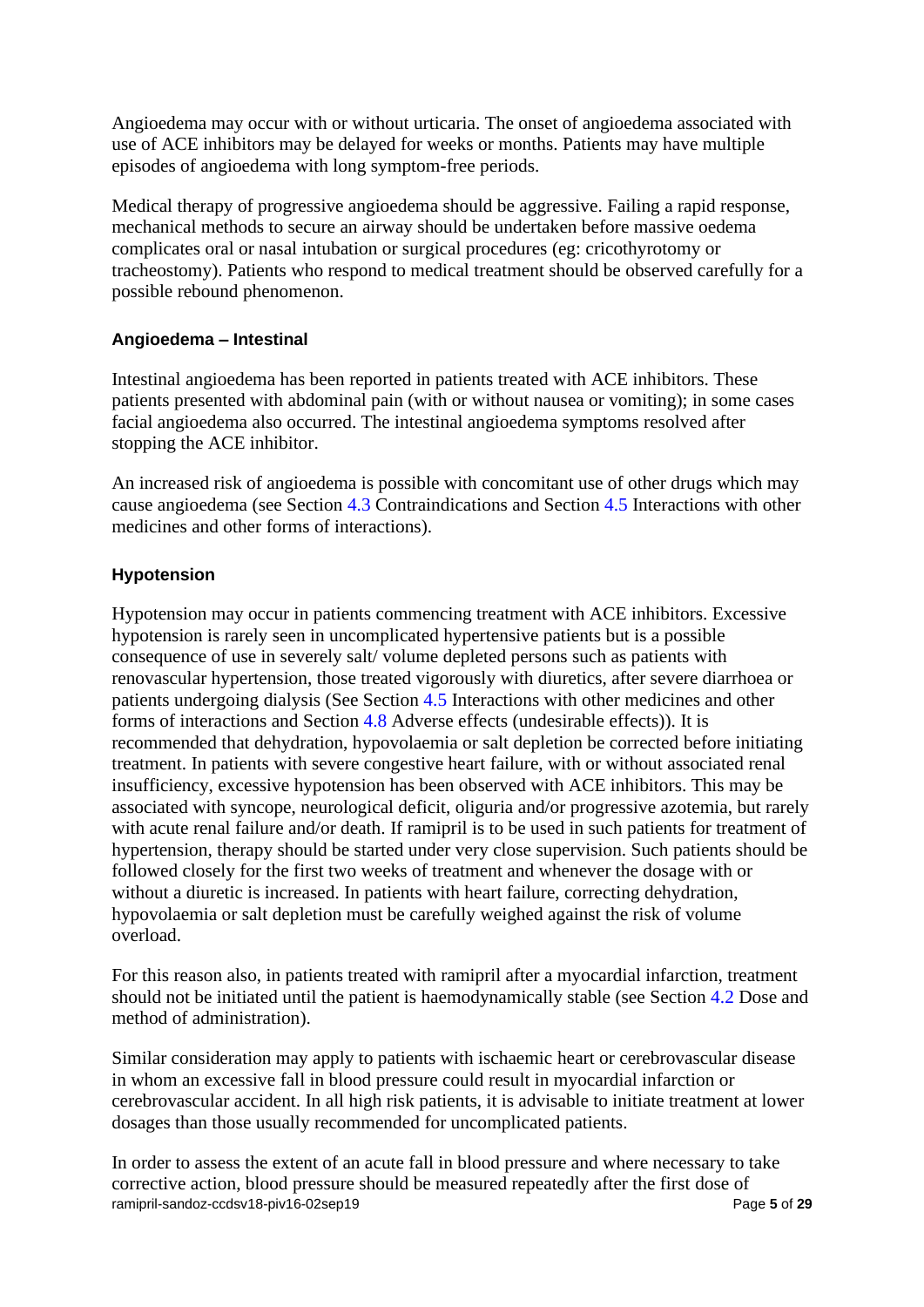ramipril after a dosage increase of ramipril and after the first dose of an additional diuretic plus any dosage increase of the diuretic. This should be done until blood pressure has satisfactorily stabilised.

If hypotension occurs the patient should be placed in a supine position and, if necessary, receive an intravenous infusion of normal saline. A transient hypotensive response is not a contraindication to further doses which usually can be given without difficulty once the blood pressure has increased after volume expansion.

# **Patients with hyper-stimulated renin angiotensin system**

In the treatment of patients with a hyper-stimulated renin-angiotensin system, particular caution must be exercised. Such patients are at risk of an acute pronounced fall in blood pressure and deterioration of renal function due to ACE inhibition, especially when an ACE inhibitor or a concomitant diuretic is given for the first time or for the first time at an increased dose. Initial doses or initial dose increases must be accompanied by close blood pressure monitoring until such time as no further acute reduction in blood pressure is to be anticipated. Significant activation of the renin angiotensin system is to be anticipated, for example:

- in patients with severe, and particularly with malignant hypertension. The initial phase of treatment requires special medical supervision.
- in patients with heart failure, particularly if severe or if treated with other substances having antihypertensive potential. If heart failure is severe, the initial phase of treatment requires special medical supervision.
- in patients with haemodynamically relevant left-ventricular inflow or outflow impediment (e.g., stenosis of the aortic or mitral valve). The initial phase of treatment requires special medical supervision.
- in patients with haemodynamically relevant renal artery stenosis. The initial phase of treatment requires special medical supervision. Discontinuation of diuretic therapy may be required.
- in patients pre-treated with diuretics. Where discontinuing use or reducing the dose of the diuretic is not possible the initial phase of treatment requires special medical supervision.
- in patients in whom fluid or salt depletion exist or may develop (as a result of insufficient fluid or salt intake, or as a result of, e.g., diarrhoea, vomiting or excessive sweating in cases where salt and fluid replacement is inadequate).

Generally, it is recommended that dehydration, hypovolaemia or salt depletion be corrected before initiating treatment (in patients with heart failure, however, such corrective action must be carefully weighed against the risk of volume overload). When these conditions have become clinically relevant, treatment with ramipril must only be started or continued if appropriate steps are taken concurrently to prevent an excessive fall in blood pressure and deterioration of renal function.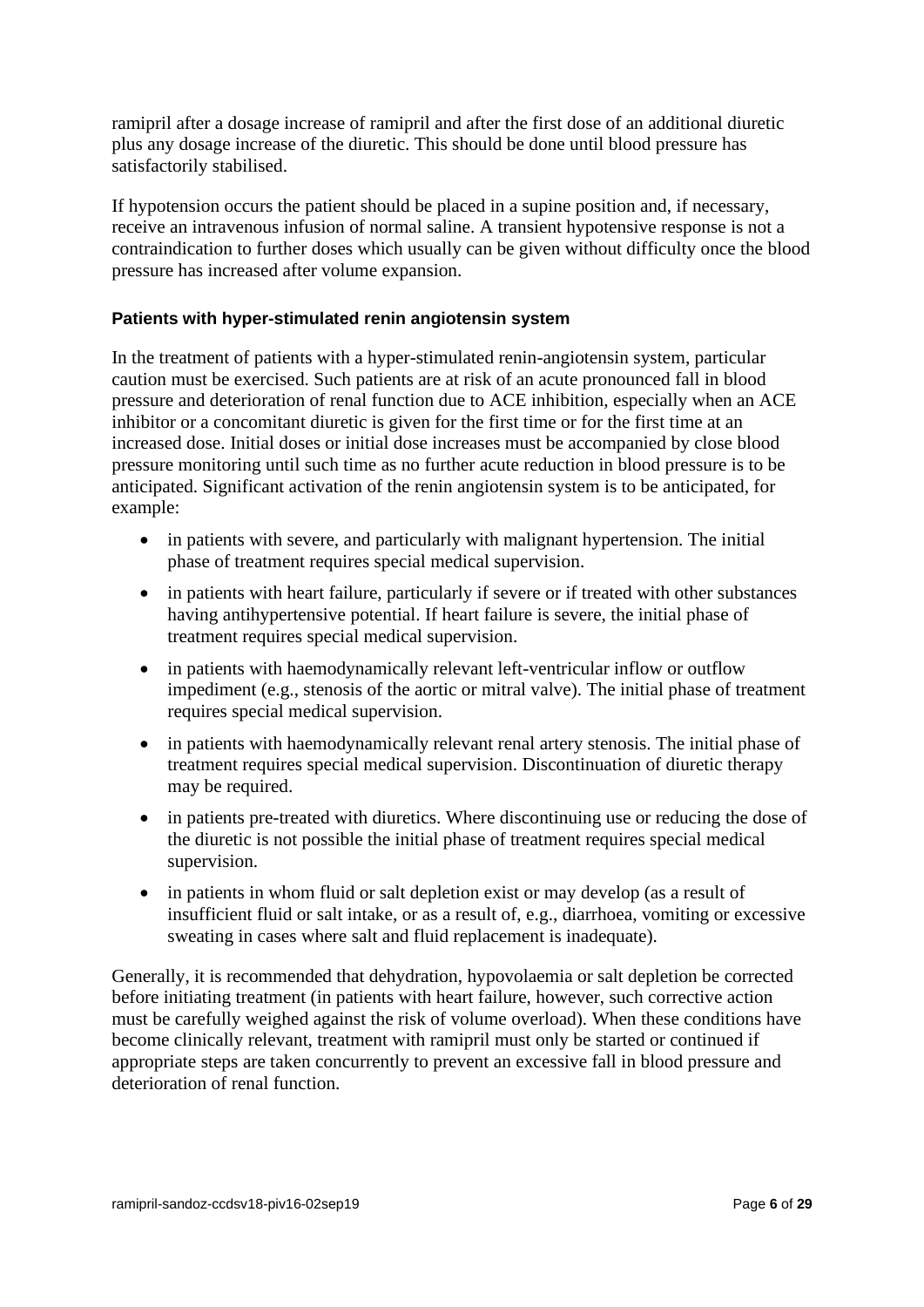## **Dual blockade of the renin-angiotensin-aldosterone system (RAAS)**

Dual blockade of the renin-angiotensin-aldosterone system by combining ramipril with an angiotensin II receptor antagonist (AIIRA) or with aliskiren is not recommended since there are increased risks of hypotension, hyperkalaemia and changes in renal function. The use of ramipril in combination with aliskiren is contraindicated in patients with diabetes mellitus or renal impairment (creatinine clearance <60 mL/min) (see Section 4.3 Contraindications).

The use of ramipril in combination with an AIIRA is contraindicated in patients with diabetic nephropathy.

# **Monitoring of renal function**

It is recommended that renal function be monitored, particularly in the initial weeks of treatment with an ACE inhibitor. Particularly careful monitoring is required in patients with

- heart failure
- renovascular disease, including patients with haemodynamically relevant unilateral renal artery stenosis. In the latter patient group, even a small increase in serum creatinine may be indicative of unilateral loss of renal function
- impairment of renal function
- kidney transplant.

## **Electrolyte monitoring**

It is recommended that serum potassium and serum sodium be monitored regularly. More frequent monitoring of serum potassium is necessary in patients with impaired renal function.

## **Patients at particular risk from a pronounced reduction in blood pressure**

In patients who would be at particular risk from an undesirably pronounced reduction in blood pressure (e.g. patients with haemodynamically relevant stenoses of the coronary arteries or of the blood vessels supplying the brain), the initial phase of treatment requires special medical supervision.

## **Neutropenia/Agranulocytosis**

Agranulocytosis and bone marrow depression (including leucopenia/neutropenia) have been reported with ACE inhibitors. These have mostly occurred in patients with pre-existing impaired renal function, collagen vascular disease, immunosuppressant therapy or a combination of these complicating factors. Most episodes of leucopenia and neutropenia have been single, transient occurrences without any associated clinical symptoms. In addition, data to establish a causal relationship are currently lacking.

It is recommended that white blood cell counts be monitored to permit detection of a possible leucopenia, particularly in the initial phase of treatment. More frequent monitoring is advised in the initial phase of treatment and in patients with collagen vascular disease, renal disease (serum creatinine  $\geq 180$  µmol/L) and those on multiple drug therapy with agents known to be nephrotoxic or myelosuppressive.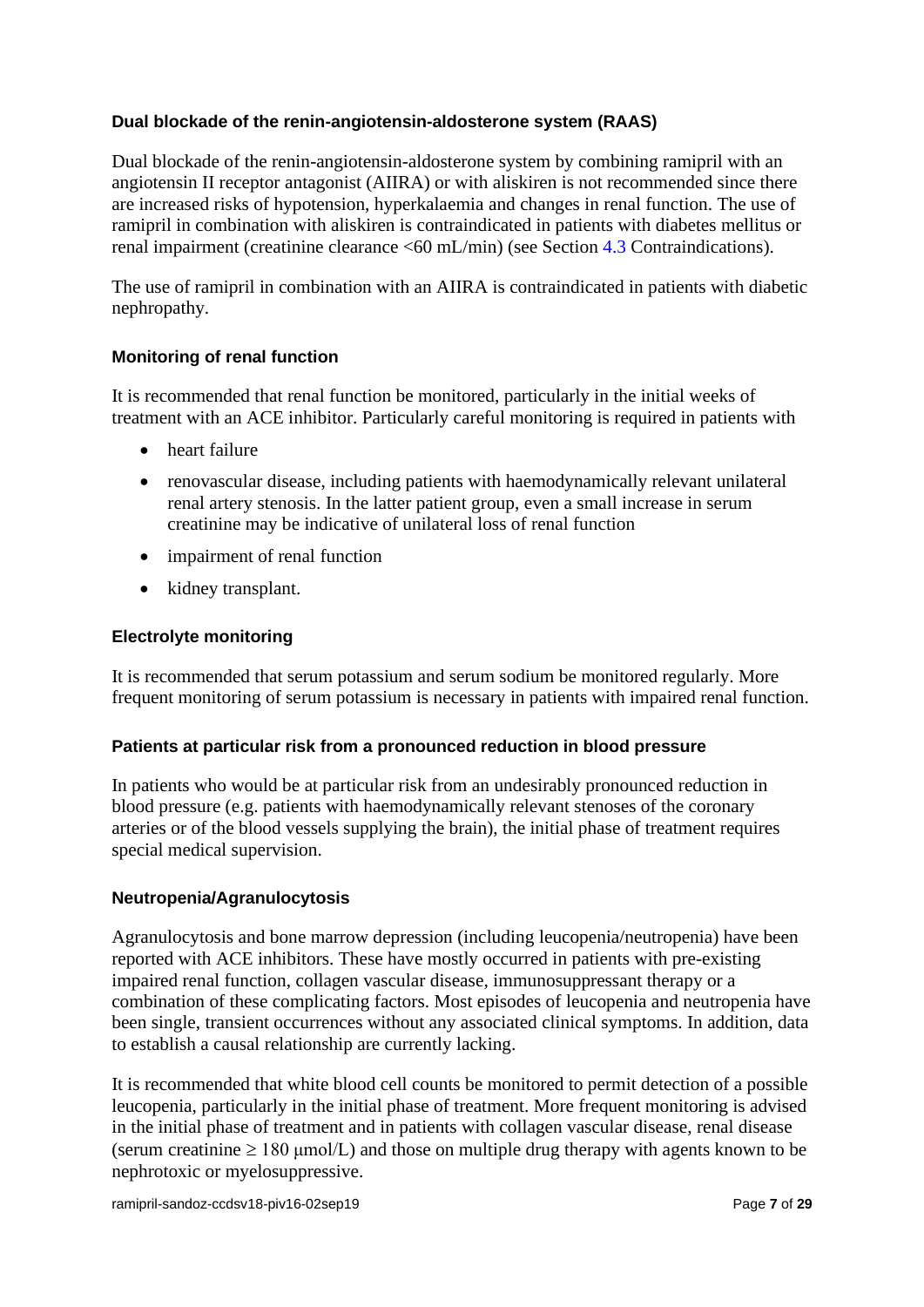# **Cough**

A persistent dry (non-productive) irritating cough has been reported with most ACE inhibitors in use. The frequency of reports has been increasing since cough was first recognised as a side-effect of ACE inhibition. In various studies, the incidence of cough varies between 2 to 15 % depending upon the drug, dosage and duration of use.

The cough is often worse when lying down or at night. The cough is more common in women (who account for 2/3 of the reported cases). Patients who cough may have increased bronchial reactivity compared to those who do not cough. The observed higher frequency of this complication in non-smokers may be due to higher level of tolerance to cough by smokers.

The mechanism of this adverse reaction is not clear but most likely to be secondary to the effects of converting-enzyme inhibitor on kinins (bradykinin and/or prostaglandin) resulting in stimulation of pulmonary cough reflex.

Once a patient has developed intolerable cough, an attempt may be made to switch the patient to another ACE inhibitor. The reaction may recur on rechallenge with another ACE inhibitor but this is not invariably the case. A change in anti-hypertensive regime may be required in severe cases. Non-steroidal anti-inflammatory drugs (eg. sulindac) have been reported to be effective in relieving coughing induced by ACE inhibitors. In mild hypertensive patients, or patients likely to be treated with other antihypertensive agents, it is unlikely that risks of prescribing a non-steroidal anti-inflammatory drug will outweigh the benefit of relieving cough.

# **Hyperkalaemia**

Because the ACE inhibitors decrease the formation of Angiotensin II, which results in decreased production of aldosterone, increase in serum potassium levels (>5.5 mEq/L) are not unexpected with this class of drugs. Hyperkalaemia is more likely in patients with some degree of renal impairment, those treated with potassium sparing diuretics or potassium supplements and/ or consuming potassium containing salt substitutes, or in patients taking other medicines associated with increases in serum potassium (eg trimethoprim containing medicines). Diabetics, and particularly elderly diabetics, may be at increased risk of hyperkalaemia. In some patients, hyponatraemia may coexist with hyperkalaemia. It is recommended that patients undergoing ACE inhibitor treatment should have measurement of serum electrolytes (including potassium, sodium and urea) regularly. This is more important in patients taking diuretics.

# **Dermatological Reactions**

Dermatological reactions characterised by maculo-papular pruritic rashes and sometimes photosensitivity has been reported with another ACE inhibitor. Rare and sometimes severe skin reactions (lichenoid eruptions, psoriasis, pemphigus like rash, rosacea, Stevens-Johnson syndrome etc.) have been reported. A causal relationship is difficult to assess.

Patients who developed a cutaneous adverse event with one ACE inhibitor may be free of reaction when switched to another drug of the same class, but there are also reports of crossreactivity.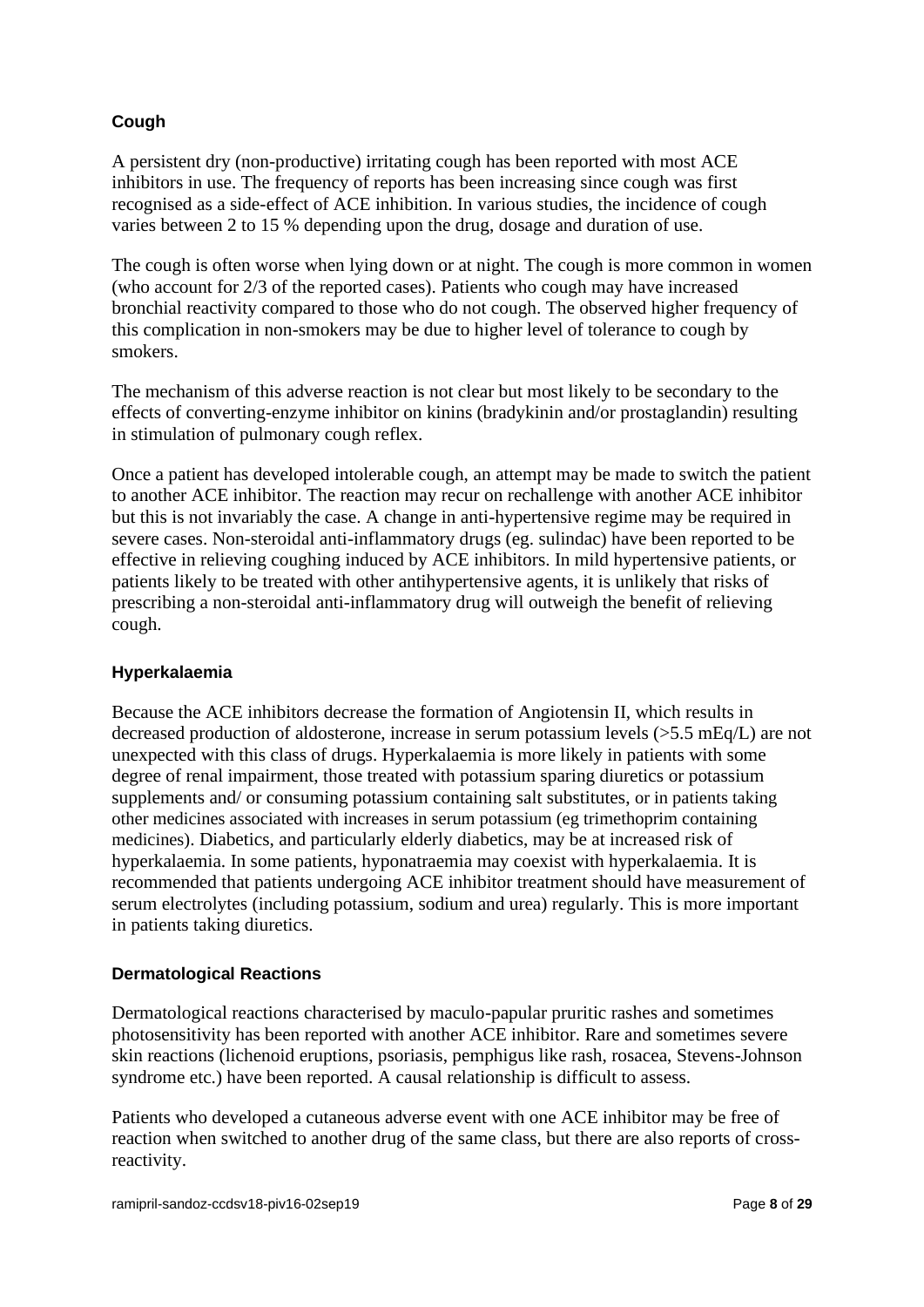## **Taste Disturbances (Dysgeusia)**

Taste disturbances were reported to be high (up to 12.5 %) with high doses of another ACE inhibitor. The actual incidence of taste disturbance is probably low  $(< 0.5\%$ ) but data in this respect is scarce and difficult to interpret.

Taste disturbances with ACE inhibitors are described as suppression of taste or a metallic sensation in the mouth or sometimes there may be taste reduction of even complete loss of taste. The dysgeusia occurs usually in the first weeks of treatment and usually disappears within 1 - 3 months of treatment.

# **Surgery/Anaesthesia**

In patients undergoing major surgery or anaesthesia who are being treated with agents that produce hypotension, ACE inhibitors may block Angiotensin II formation secondary to compensatory renin release. If hypotension occurs, and is considered to be due to this mechanism, it can be corrected by volume expansion.

## **Use in hepatic impairment**

As ramipril is a prodrug metabolised in the liver to its active moiety, particular caution and close monitoring should be applied to patients with impaired liver function, as the response to treatment may be either increased or reduced. The metabolism of the parent compound and, therefore, the formation of the bioactive metabolite ramiprilat may be diminished, resulting in markedly elevated plasma levels of the parent compound (due to the reduced activity of the esterases in the liver) (See Section 4.2 Dose and method of administration). Patients in whom severe liver cirrhosis with oedema and/or ascites is present, the renin angiotensin system may be significantly activated; therefore, particular caution must be exercised in treating these patients.

## **Use in renal impairment**

Ramipril can prevent progressive renal failure in patients with persistent proteinuria in excess of 1 g/day. The nephroprotective effect of ramipril was observed to be more evident at doses greater than 1.25 mg in a small post hoc analysis which examined changes in serum creatinine and GFR (rather than changes in the rate of decline of GFR) after 3 months treatment with ramipril. This effect could depend upon the selective availability at the renal tissue site and on the patient's sodium status. These studies also indicate that, in renally impaired patients, higher doses of ramipril did not represent a higher risk than did lower doses of ramipril.

As a consequence of inhibiting the renin-angiotensin-aldosterone system, changes in renal function may be anticipated in susceptible individuals. In patients with severe congestive heart failure whose renal function may depend on the activity of the renin-angiotensinaldosterone system, treatment with angiotensin converting enzyme inhibitors, including ramipril may be associated with oliguria and/ or progressive azotemia and (rarely) with acute renal failure and/ or death.

In patients after renal transplantation, there is a risk of renal impairment.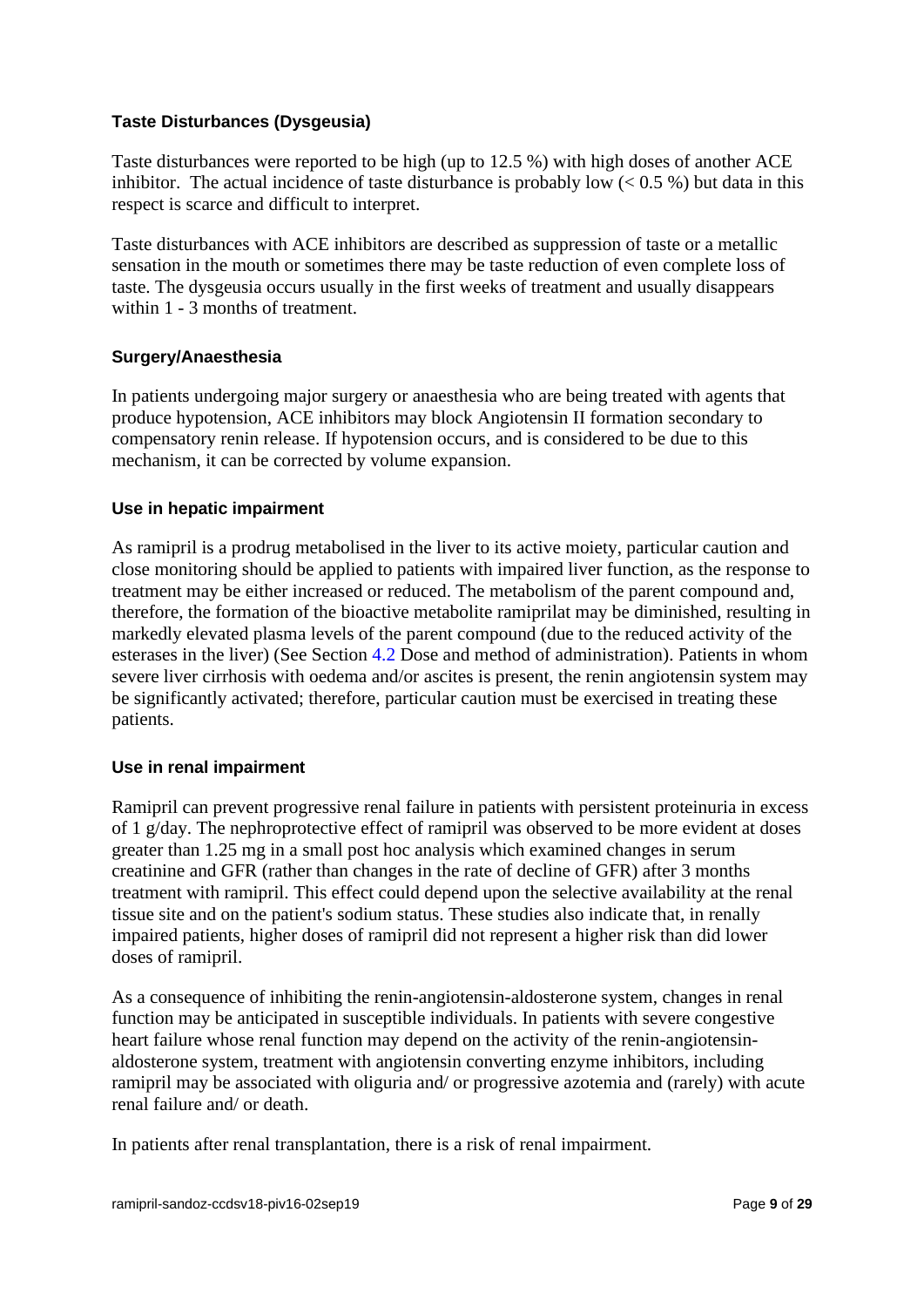In clinical studies in hypertensive patients with unilateral or bilateral renal artery stenosis, increases in blood urea nitrogen and serum creatinine were observed in 20 % of patients. These increases are usually reversible upon discontinuation of ACE treatment and/or diuretic therapy. In such patients, renal function should be monitored during the first few weeks of therapy.

Patients with unilateral renal artery disease present a special problem as deterioration of function may not be apparent from measurement of blood urea nitrogen and serum creatinine. Even a small increase in serum creatinine may be indicative of unilateral loss of renal function.

Some hypertensive patients with no apparent pre-existing renal vascular disease have developed increases in blood urea and serum creatinine which is usually minor and transient, especially when ramipril has been given concomitantly with a diuretic in patients with preexisting renal impairment. Dosage reduction of ramipril and/ or discontinuation of the diuretic may be required. Additionally, in patients with renal insufficiency, serum potassium should be monitored more frequently as there is a risk of hyperkalaemia.

There is insufficient experience in the use of ramipril in patients with severe renal impairment (ie. creatinine clearance less than 20 mL/min/1.73 m<sup>2</sup> body surface area).

Ramipril is not suitable for the treatment of patients requiring haemodialysis for endstage renal failure since only negligible amounts are dialysable.

Evaluation of the hypertensive patient or patient with heart failure should always include assessment of renal function (See Section 4.2 Dose and method of administration). If a deterioration in renal function has occurred after treatment with one ACE inhibitor, then it is likely to be precipitated by another and in these patients, other classes of antihypertensive agent should be preferred.

## **Use in the elderly**

In clinical trials, no overall difference in effectiveness or safety has been observed between patients over 65 and younger patients. However, since both liver and kidney function may decline with age, the starting dose of ramipril should be reduced to 1.25 mg daily. Some elderly patients may be particularly responsive to ACE inhibitors. Evaluation of renal function at the beginning of treatment is recommended.

## **Paediatric use**

The safety and effectiveness of ramipril have not been established in children.

## **Effects on laboratory tests**

The serum sodium level may decrease. Elevation of serum potassium may occur, since ramipril leads to a decrease in aldosterone secretion; potassium-sparing diuretics or potassium supplements should therefore be avoided. Increases in serum bilirubin and/or liver enzymes have been observed. Mild to severe decreases in haemoglobin (also due to haemolytic anaemia), red blood cells platelets and white blood cells have been observed with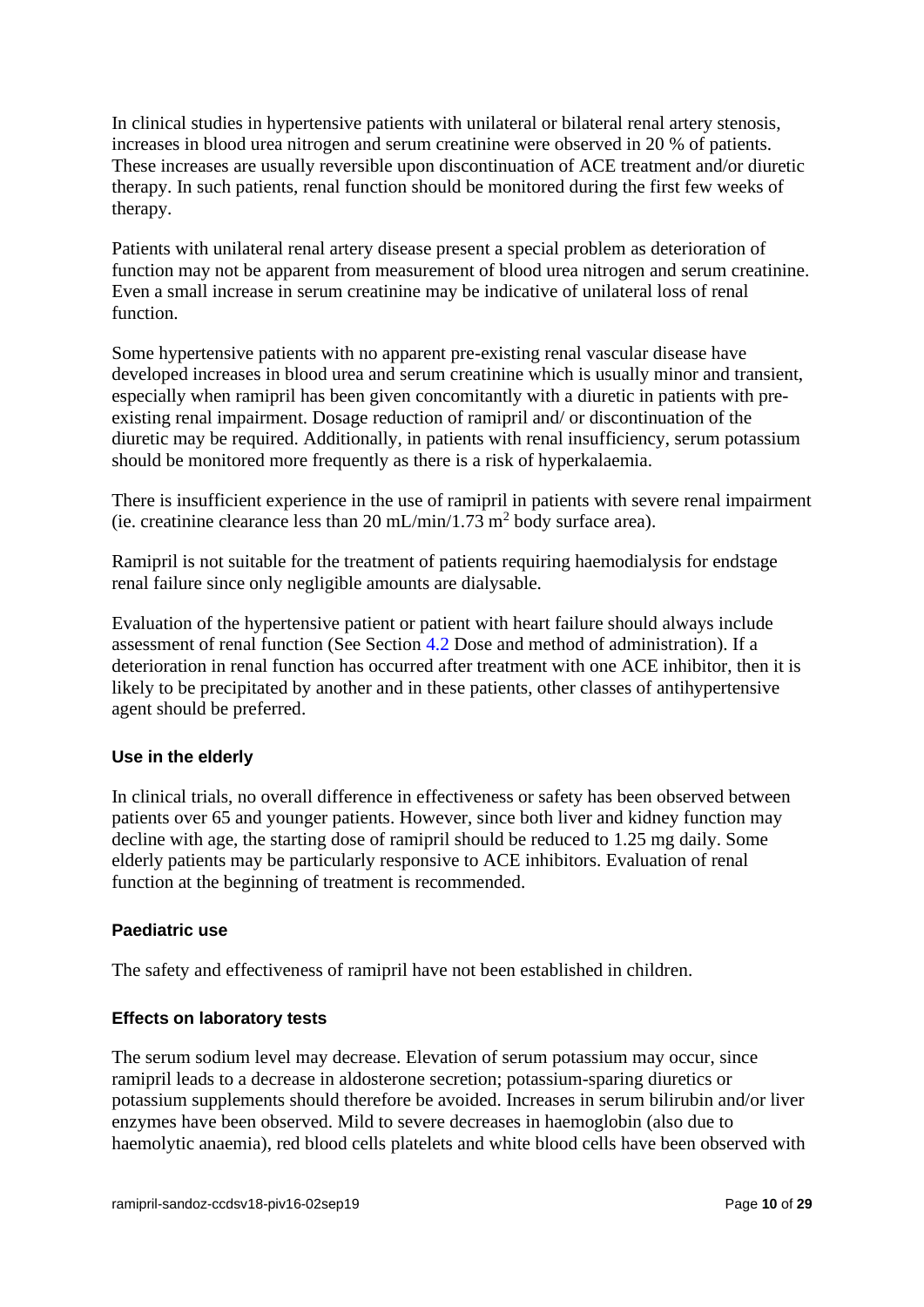ACE inhibitors. Eosinophilia has also been seen. Raised titres of antinuclear antibodies have been observed with other ACE inhibitors.

# **4.5 INTERACTIONS WITH OTHER MEDICINES AND OTHER FORMS OF INTERACTIONS**

## **Sacubitril/valsartan**

The concomitant use of ACE inhibitors with sacubitril/valsartan therapy is contraindicated as this increases the risk of angioedema (see Section 4.3 Contraindications).

# **Extracorporeal treatments**

Extracorporeal treatments leading to contact of blood with negatively charged surfaces must be avoided, such as dialysis or haemofiltration with high-flux dialyser membranes and lowdensity lipoprotein apheresis with dextran sulfate due to the risk of severe anaphylactoid reactions.

# **Aliskiren-containing medicines**

The combination of ramipril with aliskiren-containing medicines is contraindicated in patients with diabetes mellitus or with moderate to severe renal impairment (creatinine clearance <60 mL/min) and is not recommended in other patients (see Section 4.3 Contraindications and Section 4.4 Special warnings and precautions for use).

## **Angiotensin II receptor antagonists (AIIRAs)**

The use of ramipril in combination with an AIIRA is contraindicated in patients with diabetic nephropathy and is not recommended in other patients.

## **Antihypertensive drugs**

Possible potentiation of the antihypertensive effect must be anticipated when ramipril is administered concurrently with other antihypertensive agents and other substances with antihypertensive potential (eg. nitrates, tricyclic antidepressants, anaesthetics). Regular monitoring of serum sodium is recommended in patients undergoing concurrent diuretic therapy.

## **Vasopressor sympathomimetics**

The antihypertensive effect of ramipril may be reduced by concurrent administration of vasopressor sympathomimetics. Particularly close blood pressure monitoring is recommended.

# **Diuretics**

ramipril-sandoz-ccdsv18-piv16-02sep19 Page 11 of 29 Patients on diuretics, especially those in whom diuretic therapy was recently instituted, may occasionally experience an excessive reduction of blood pressure after initiation of therapy with ramipril. The possibility of hypotensive effects with ramipril can be minimised by either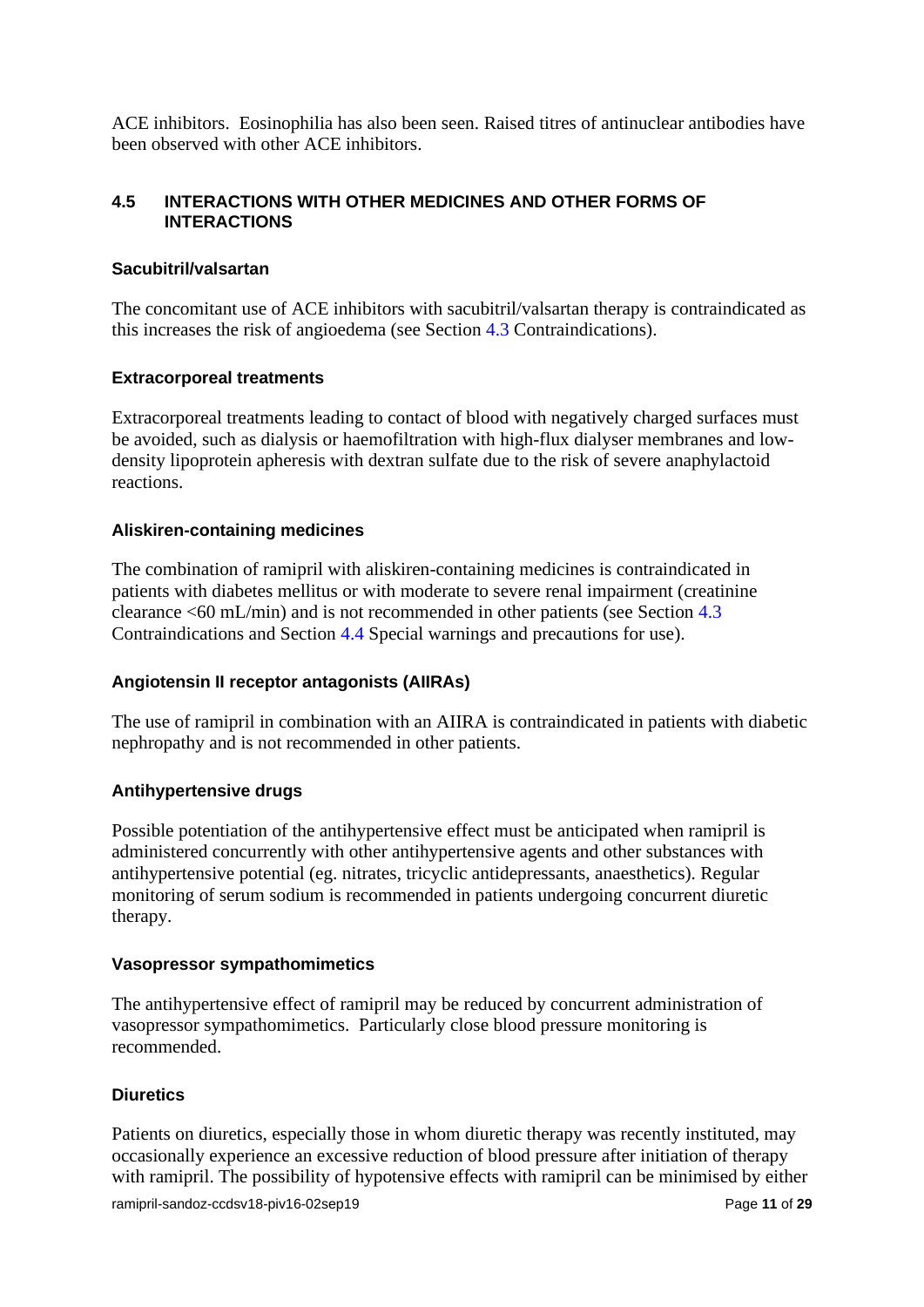discontinuing the diuretic or increasing the salt intake prior to initiation of treatment with ramipril. If this is not possible, the starting dose should be reduced (See Section 4.2 Dose and method of administration). Regular monitoring of serum sodium is necessary in patients undergoing concurrent diuretic therapy.

#### **Potassium supplements, potassium sparing diuretics**

Ramipril can attenuate potassium loss caused by thiazide diuretics. Potassium sparing diuretics (spironolactone, amiloride, triamterene and others), potassium supplements, potassium salts or other medicinal products (eg trimethoprim containing medicines) that may increase serum potassium levels can increase the risk of hyperkalaemia. This increase can sometimes be severe, and should be anticipated. Therefore, if concomitant use of such agents is indicated, they should be given with caution, and the patient's serum potassium should be monitored frequently.

#### **Lithium**

Excretion of lithium may be reduced by ACE inhibitors. Increased serum lithium levels and symptoms of lithium toxicity (eg. cardiotoxic and neurotoxic effects) have been reported in patients receiving ACE inhibitors during therapy with lithium. These drugs should be coadministered with caution, and frequent monitoring of serum lithium levels is recommended. If a diuretic is also used, the risk of lithium toxicity may be increased.

#### **NSAIDS**

As with other ACE inhibitors, a decrease in the antihypertensive effects of ramipril in patients taking non-steroidal anti-inflammatory drugs (eg. acetylsalicylic acid, phenylbutazone, indometacin) is to be anticipated. Furthermore, concomitant treatment of ACE inhibitors and NSAIDs may lead to an increased risk of worsening renal function and an increase in serum potassium.

#### **Combination use of ACE inhibitors or angiotensin receptor antagonists, antiinflammatory drugs and thiazide diuretics**

Concomitant use of a renin-angiotensin system inhibiting drug (ACE-inhibitor or angiotensin receptor antagonist), an anti-inflammatory drug (NSAID, including COX-2 inhibitor) and a thiazide diuretic may increase the risk of renal impairment. This includes use in fixedcombination products containing more than one class of drug. The combination of these agents should be administered with caution, especially in the elderly and in patients with preexisting renal impairment. Renal function (serum creatinine) should be monitored after initiation of concomitant therapy, and periodically thereafter.

#### **Anaesthetics**

General anaesthetics or anaesthetics with an antihypertensive action may cause the blood pressure to drop further in patients taking ramipril. Appropriate counter-measures, such as increasing the blood volume or, if necessary, administering angiotensin II, should be taken before or during surgery.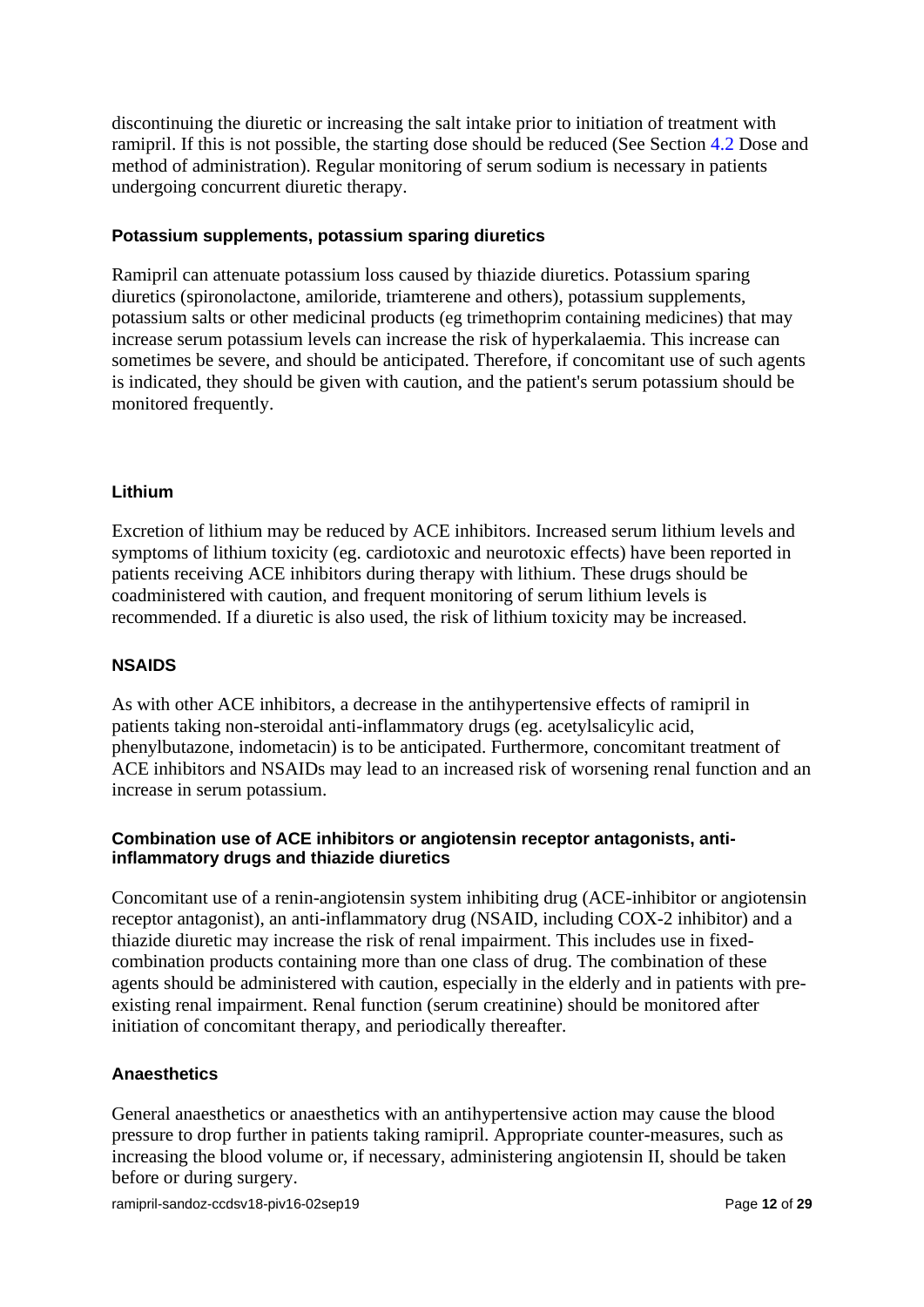#### **Antidiabetic agents**

ACE inhibitors may reduce insulin resistance. The possibility of an increased blood sugar reduction must be considered in patients treated concurrently with ramipril and antidiabetic agents such as insulin and sulphonylurea derivatives. Particularly close blood glucose monitoring is, therefore, recommended in the initial phase of co-administration.

#### **Vildagliptin**

An increased incidence of angioedema was found in patients taking ACE inhibitors and vildagliptin.

#### **Heparin**

A rise in serum potassium concentration is possible when ramipril and heparin are administered concurrently.

#### **Alcohol**

Concomitant administration with alcohol may lead to increased vasodilation. Ramipril may potentiate the effect of alcohol.

#### **Desensitisation therapy**

The likelihood and severity of anaphylactic and anaphylactoid reactions to insect venom is increased under ACE inhibition. It is assumed that this effect may also occur in connection with other allergens.

#### **Other**

Allopurinol, immunosuppressants, corticosteroids, procainamide, cytostatic agents and other substances that may change the blood picture. The likelihood of blood picture changes is increased when ramipril is administered with these substances.

A high intake of dietary salt may decrease the effects of antihypertensive medication.

mTOR inhibitors (e.g. temsirolimus): An increased incidence of angioedema was observed in patients taking ACE inhibitors and mTOR inhibitors (mammalian target of rapamycin inhibitors).

Neprilysin (NEP) inhibitors: An increased risk of angioedema has been reported with concomitant use of ACE inhibitors and NEP inhibitors.

# **4.6 FERTILITY, PREGNANCY AND LACTATION**

#### **Effects on fertility**

No data available.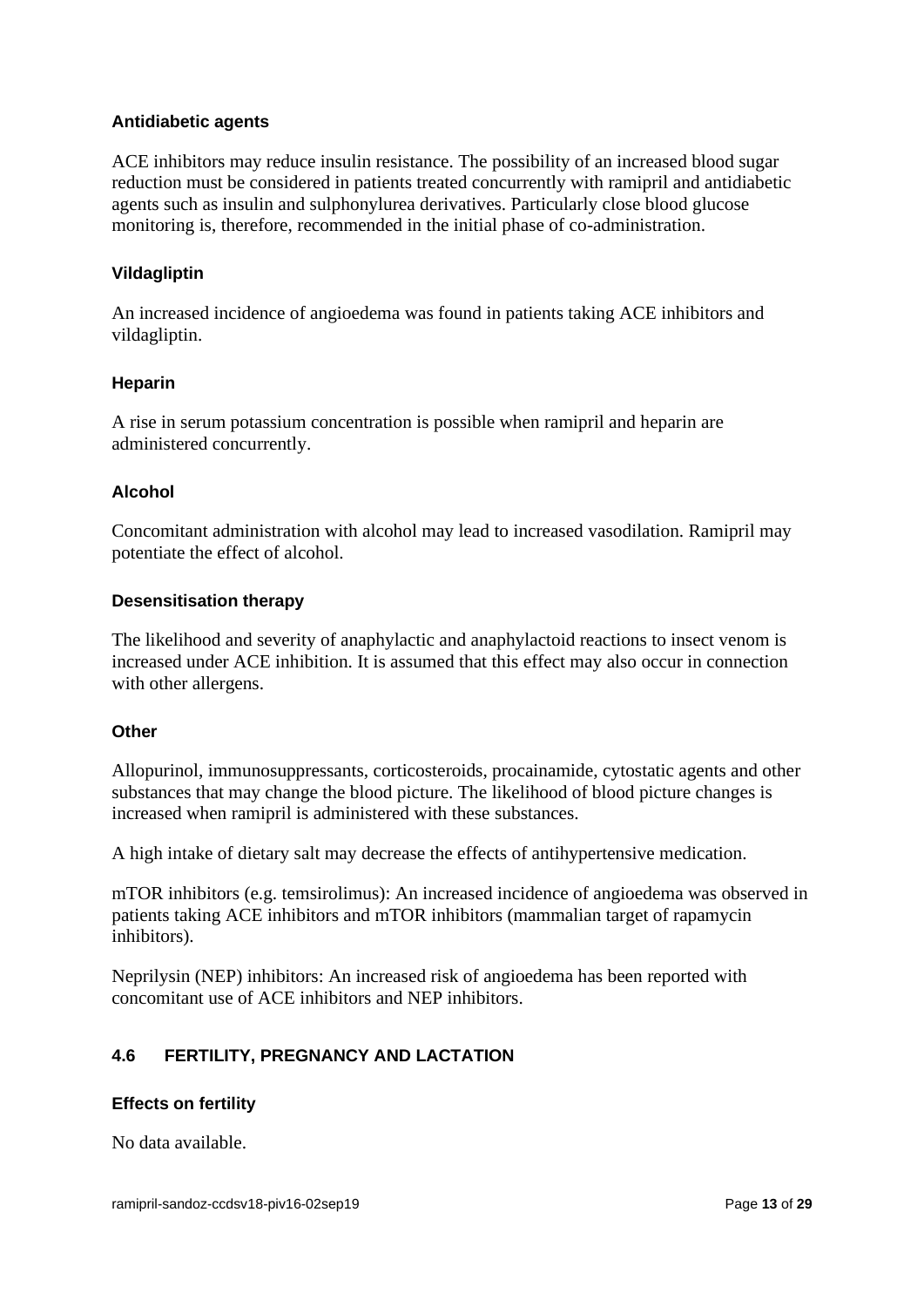# **Use in pregnancy**

Category D.

As with all ACE inhibitors, ramipril must not be taken during pregnancy. Pregnancy must be excluded before starting treatment with ramipril and avoided during the treatment. Otherwise there is a risk of harm to the foetus.

If a patient intends to become pregnant, treatment with ACE inhibitors must be discontinued and replaced by another form of treatment.

If a patient becomes pregnant while on ACE inhibitors, she must immediately inform her doctor to discuss a change in medication and further management.

There are no adequate and well-controlled studies of ramipril in pregnant women. Data, however, show that ramipril crosses the human placenta. Post marketing experience with all ACE inhibitors suggests that exposure in utero may be associated with hypotension and decreased renal perfusion in the foetus. ACE inhibitors have also been associated with foetal death in utero.

A historical cohort study in over 29,000 infants born to non-diabetic mothers has shown 2.7 times higher risk for congenital malformations in infants exposed to any ACE inhibitor during the first trimester compared to no exposure. The risk ratios for cardiovascular and central nervous system malformations were 3.7 times (95% confidence interval 1.89 to 7.3) and 4.4 times (95% confidence interval 1.37 to 14.02) respectively, compared to no exposure.

When ACE inhibitors have been used during the second and third trimesters of pregnancy, there have been reports of neonatal hypotension, renal failure, skull hypoplasia and death.

Oligohydramnios has also been reported, presumably resulting from decreased foetal renal function; oligohydramnios has been associated with foetal limb contractures, craniofacial malformations, hypoplastic lung development, and intrauterine growth retardation. Prematurity and patent ductus arteriosus have been reported, although it is not clear whether these occurrences were due to the ACE-inhibitor exposure or to the mother's underlying disease.

# **Use in lactation**

Ingestion of a single 10 mg dose of ramipril resulted in undetectable amounts of ramipril and its metabolites in breast milk. However, there is evidence that ramiprilat is excreted in rat milk, hence ramipril should not be given to nursing mothers. If treatment with ramipril is necessary during lactation, the patient should not breast feed.

# **4.7 EFFECTS ON ABILITY TO DRIVE AND USE MACHINES**

ramipril-sandoz-ccdsv18-piv16-02sep19 Page 14 of 29 The antihypertensive effect in individual cases may be symptomatic. Some adverse effects (e.g. some symptoms of reduction in blood pressure such as light-headedness, dizziness) may impair the patient's ability to concentrate and react. Treatment with any blood pressure lowering agent may, therefore, affect the ability to drive, cross the road safely or operate machinery, especially at the start of treatment or when changing over from other preparations, or during concomitant use of alcohol.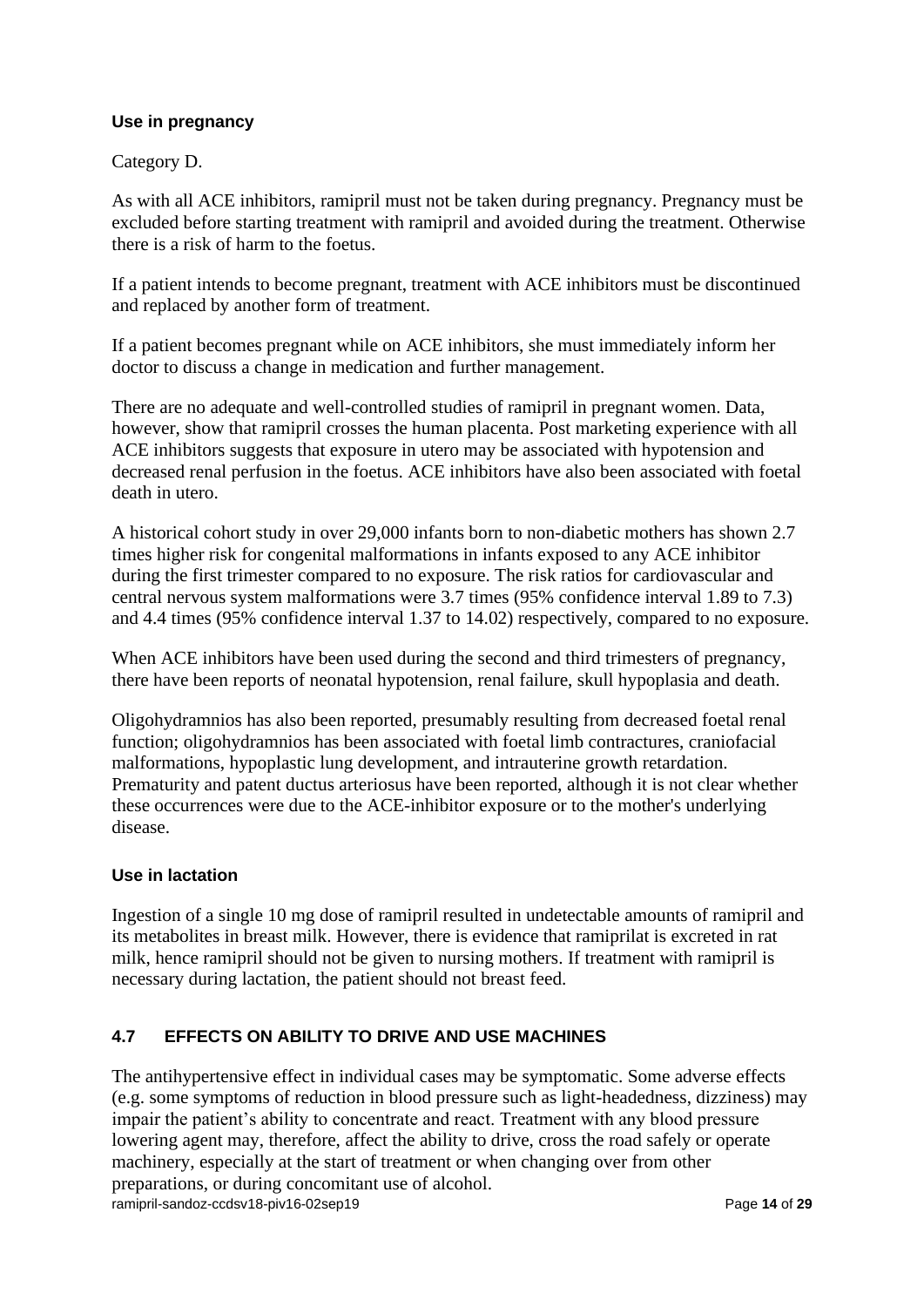# **4.8 ADVERSE EFFECTS (UNDESIRABLE EFFECTS)**

Ramipril has been evaluated for safety in over 4 000 patients with hypertension. The frequency of adverse reactions associated with ramipril was low in clinical trials. Generally, adverse reactions are mild and transient, and do not require discontinuation of therapy. The most frequently reported adverse reactions are nausea, dizziness and headache. Cough has been reported in clinical trials with an incidence of between less than 2 % and up to 5.5%.

In placebo-controlled trials, however, there was an excess of upper respiratory infection and flu syndrome in the ramipril group. As these studies were carried out before the relationship of cough to ACE inhibitors was recognised, some of these events may represent ramiprilinduced cough.

When used to treat nephropathy, the risks of ramipril therapy are no greater than when it is used to treat hypertension.

Similarly, the available information available from the HOPE study in 9200 patients does not reveal any increased risk of treatment with 10 mg ramipril in high risk cardiovascular patients or in diabetics.

The following lists adverse events reported in clinical trials with an incidence of greater than 2 % (more common) and those with an incidence of equal to or less than 2 % (less common).

#### **More Common**

#### *Cardiovascular*

Symptomatic hypotension characterised by dizziness, weakness, nausea, headache, palpitations, tiredness, dizziness, lightheadedness, impaired reactions or tinnitus may occur particularly at initiation of treatment or after increasing the dose of ramipril (see Section 4.4 Special warnings and precautions for use). Orthostatic blood pressure decreased (disturbed orthostatic regulation), syncope.

#### *Gastrointestinal*

Nausea, vomiting, abdominal pain and diarrhoea may occur, but these reactions are often transient. Gastrointestinal inflammation, digestive disturbances, abdominal discomfort, dyspepsia.

## *Dermatologic*

Apparent hypersensitivity reactions (manifested by dermatitis, pruritus, or rash, with or without fever see Section 4.4 Special warnings and precautions for use). Rash in particular maculo-papular.

## *Cough*

A persistent, dry (non-productive) and/or tickling cough has been reported with ramipril as with other ACE inhibitors. Bronchitis, sinusitis, dyspnoea.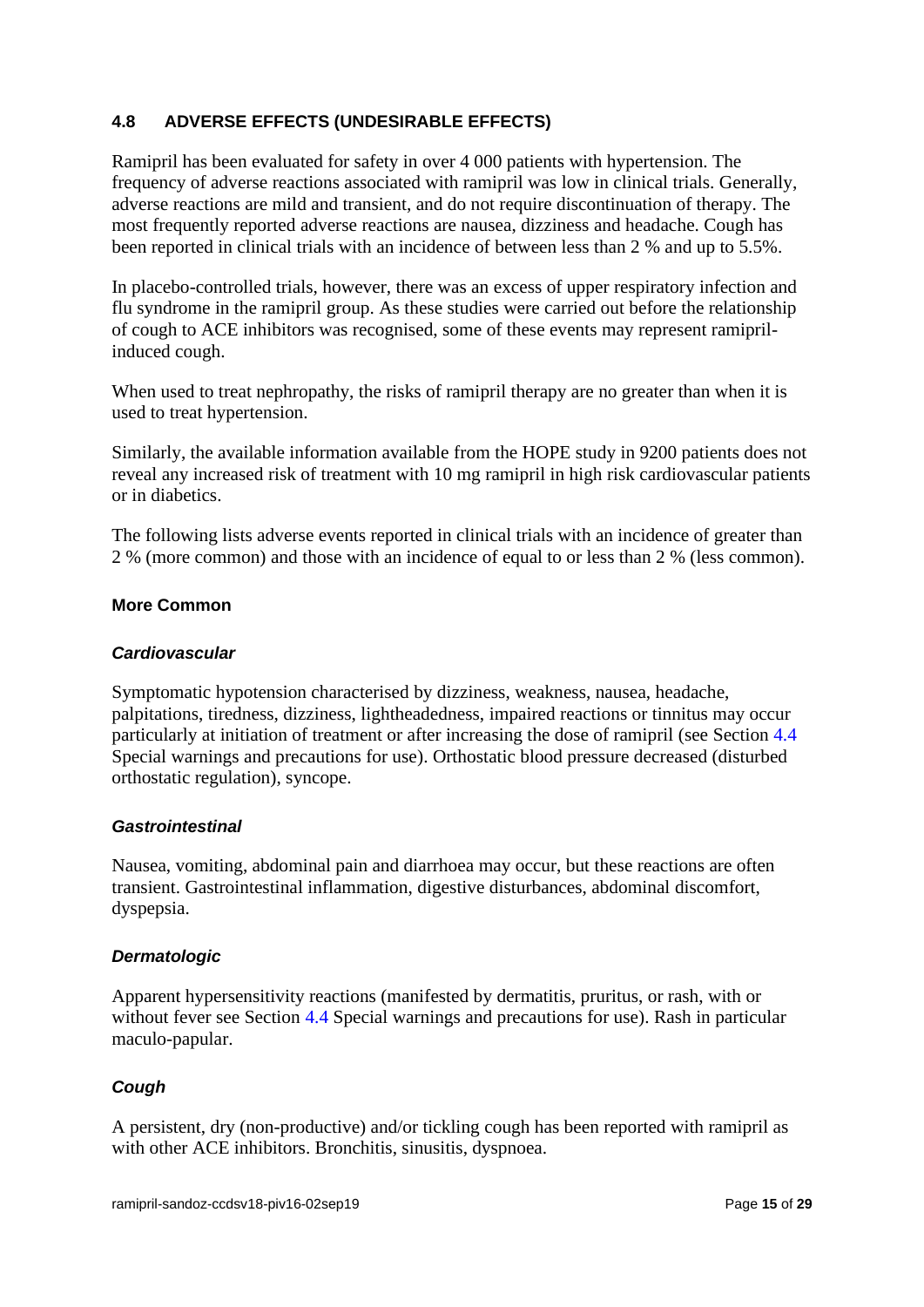#### *Musculoskeletal and connective tissue disorders*

Muscle spasms (muscle cramps), myalgia.

#### *Metabolism and nutrition disorders*

Blood potassium increased.

#### *General disorders and administration site conditions*

Chest pain, fatigue.

## **Less Common**

#### *Cardiovascular*

Peripheral oedema, flushing and disturbed orthostatic regulation may be observed. Isolated cases of syncope, angina pectoris, arrhythmias, chest pain, palpitations, tachycardia, myocardial ischaemia and myocardial infarction have been observed. Exacerbation of perfusion disturbances due to vascular stenosis. Cerebral ischaemia leading to transient ischaemic attacks or stroke. Vasculitis.

#### *Renal*

Some hypertensive patients with no apparent pre-existing renal disease have developed minor, usually transient, increases in BUN and serum creatinine when taking ramipril, particularly when ramipril was given concomitantly with a diuretic (see Section 4.4 Special warnings and precautions for use). Impairment of renal function (isolated cases progressing to acute renal failure) may develop. Deterioration of pre-existing proteinuria (although ACE inhibitors usually reduce proteinuria) or an increase in urinary output may occur. Blood urea and blood creatinine may also be increased.

#### *Angioedema*

In uncommon cases angioedema, and rarely including fatal angioedema, has occurred during therapy with ACE inhibitors, including ramipril. If laryngeal stridor or angioedema of the face, tongue or glottis occurs, treatment with ramipril must be discontinued and appropriate therapy started immediately (See Section 4.4 Special warnings and precautions for use).

#### *Gastrointestinal*

Abdominal or gastric pain including gastritis (sometimes with enzyme changes suggesting pancreatitis), pancreatitis (cases of fatal outcome have been exceptionally reported with ACE inhibitors), pancreatic enzymes increased, small bowel angioedema, anorexia, decreased appetite, constipation, dry mouth, dysphagia, gastroenteritis, increased salivation, taste or smell disturbances, ageusia (loss of taste), dysgeusia (taste disturbances).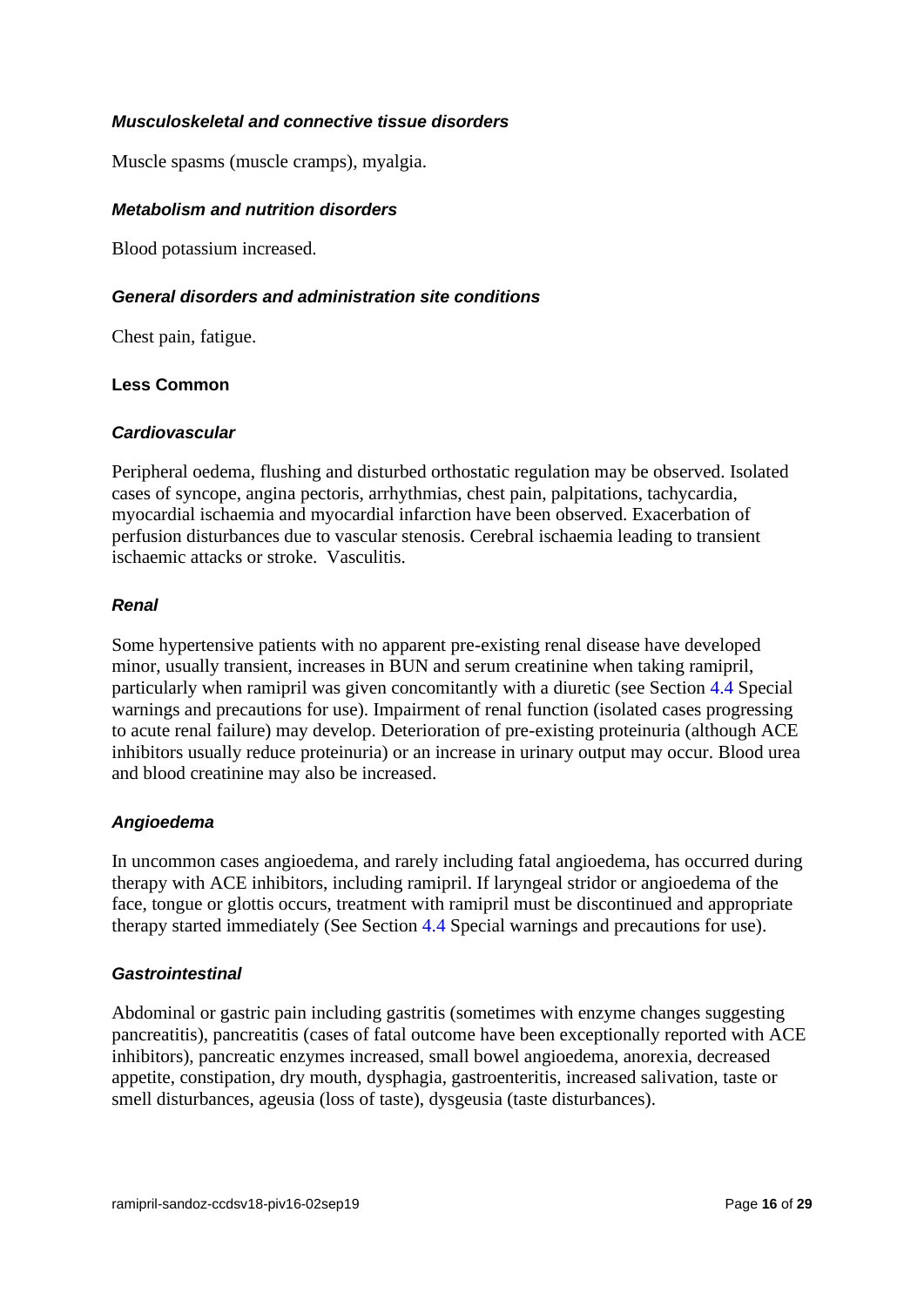## *Hepatobiliary disorder*

Hepatic enzymes and/or bilirubin conjugated increased.

#### *Dermatologic, mucosal and cutaneous*

Reactions such as conjunctivitis, urticaria, pruritus, alopecia, onycholysis, precipitation and/or intensification of Raynaud's phenomenon and hyperhidrosis (sweating) have been observed (See also Section 4.4 Special warnings and precautions for use).

#### *Neurologic and Psychiatric*

Amnesia, confusion, convulsions, depressed mood, depression, disorders of balance, hearing loss, headache (not causally related to reduction in blood pressure), insomnia, loss of appetite, nervousness, anxiety, neuralgia, neuropathy, paraesthesia, restlessness, somnolence, tinnitus, tremor, vertigo, sleep disorders including somnolence (drowsiness) and vision disturbances including blurred vision.

#### *Blood and lymphatic system disorders*

Eosinophilia.

#### *Respiratory, thoracic and mediastinal disorders*

Bronchospasm including asthma aggravated, nasal congestion.

#### *Reproductive system and breast disorders*

Impotence and reduced libido (as generally possible in unusually low blood pressure and as possible consequence of other adverse effects).

#### *Musculoskeletal and connective tissue disorders*

Arthralgia.

## *General disorders and administration site conditions*

Pyrexia (fever).

#### **Other**

Rarely, cholestatic jaundice, liver damage (including acute liver failure) have been reported. Also photosensitivity reactions and purpura have occurred. The likelihood and the severity of anaphylactic and anaphylactoid reactions may be increased whilst taking ACE inhibitors. This must be considered when desensitisation is performed. Isolated cases of agranulocytosis, pancytopenia or bone marrow depression or failure may occur.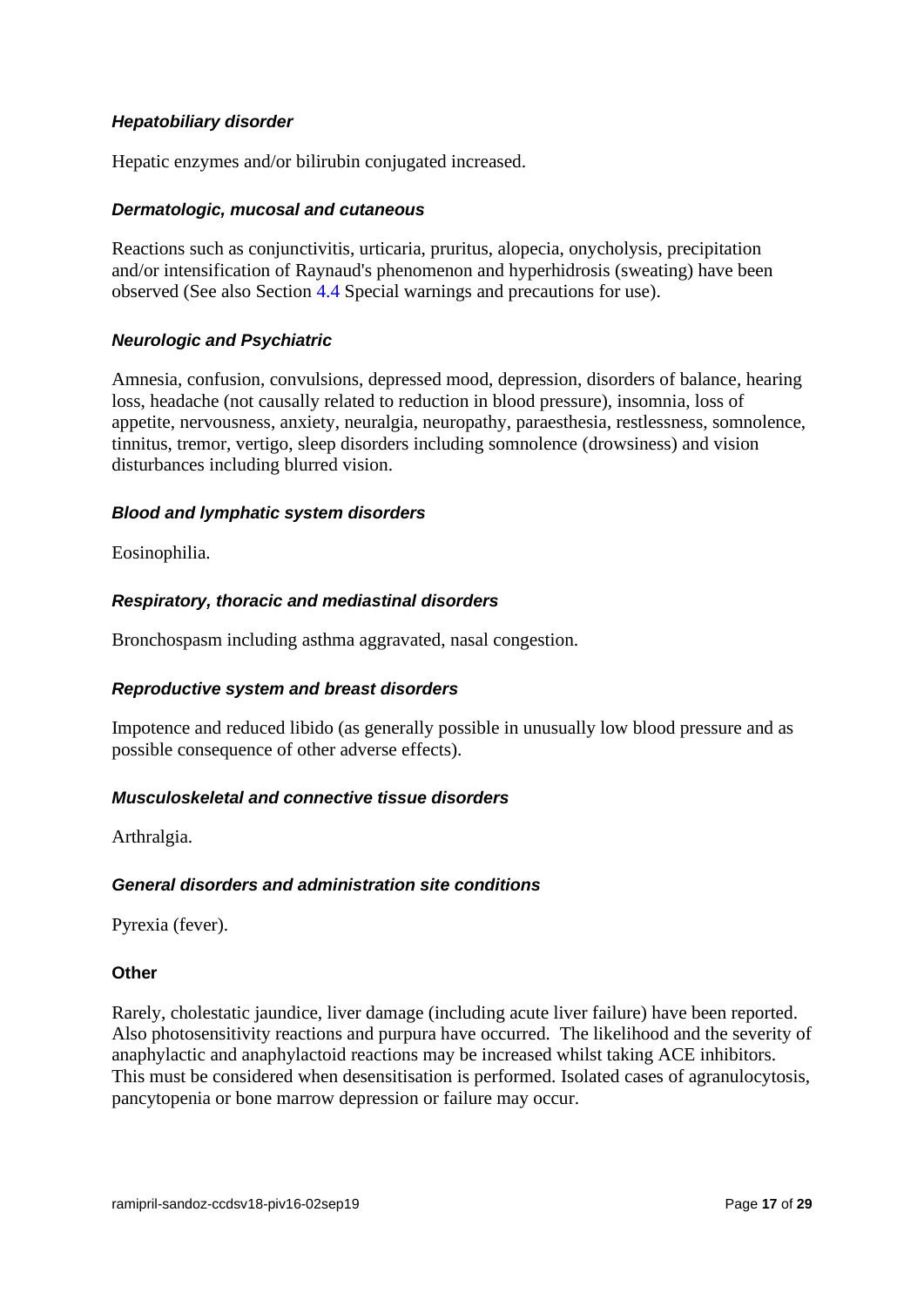## *Blood and lymphatic system disorders*

Decreased white blood cell count (including neutropenia or agranulocytosis), red blood cell count, haemoglobin and platelet count, haemolytic anaemia.

#### *Nervous system disorders*

Balance disorder, cerebral ischaemia including ischaemic stroke and transient ischaemic attack, psychomotor skills impaired (impaired reactions), burning sensation, parosmia (smell disturbances).

#### *Ear and labyrinth disorders*

Hearing impairment.

#### *Gastrointestinal disorders*

Glossitis, aphtous stomatitis (inflammatory reactions of the oral cavity).

## *Skin and subcutaneous tissue disorders*

Exfoliative dermatitis, toxic epidermal necrolysis, Stevens-Johnson syndrome, erythema multiforme, pemphigus, psoriasis aggravated, dermatitis psoriasiform, pemphigoid or lichenoid exanthema or enanthema, alopecia.

#### *Endocrine disorders*

Syndrome of inappropriate antidiuretic hormone secretion (SIADH).

## *Metabolism and nutrition disorders*

Blood sodium decreased.

#### *Vascular disorders*

Hypoperfusion (exacerbation of perfusion disturbances), Raynaud's phenomenon.

#### *General disorders and administration site conditions*

Asthenia (weakness).

#### *Immune system disorders*

Anaphylactic or anaphylactoid reactions (severe anaphylactic and anaphylactoid reactions to insect venoma is increased under ACE inhibition), antinuclear antibody increased.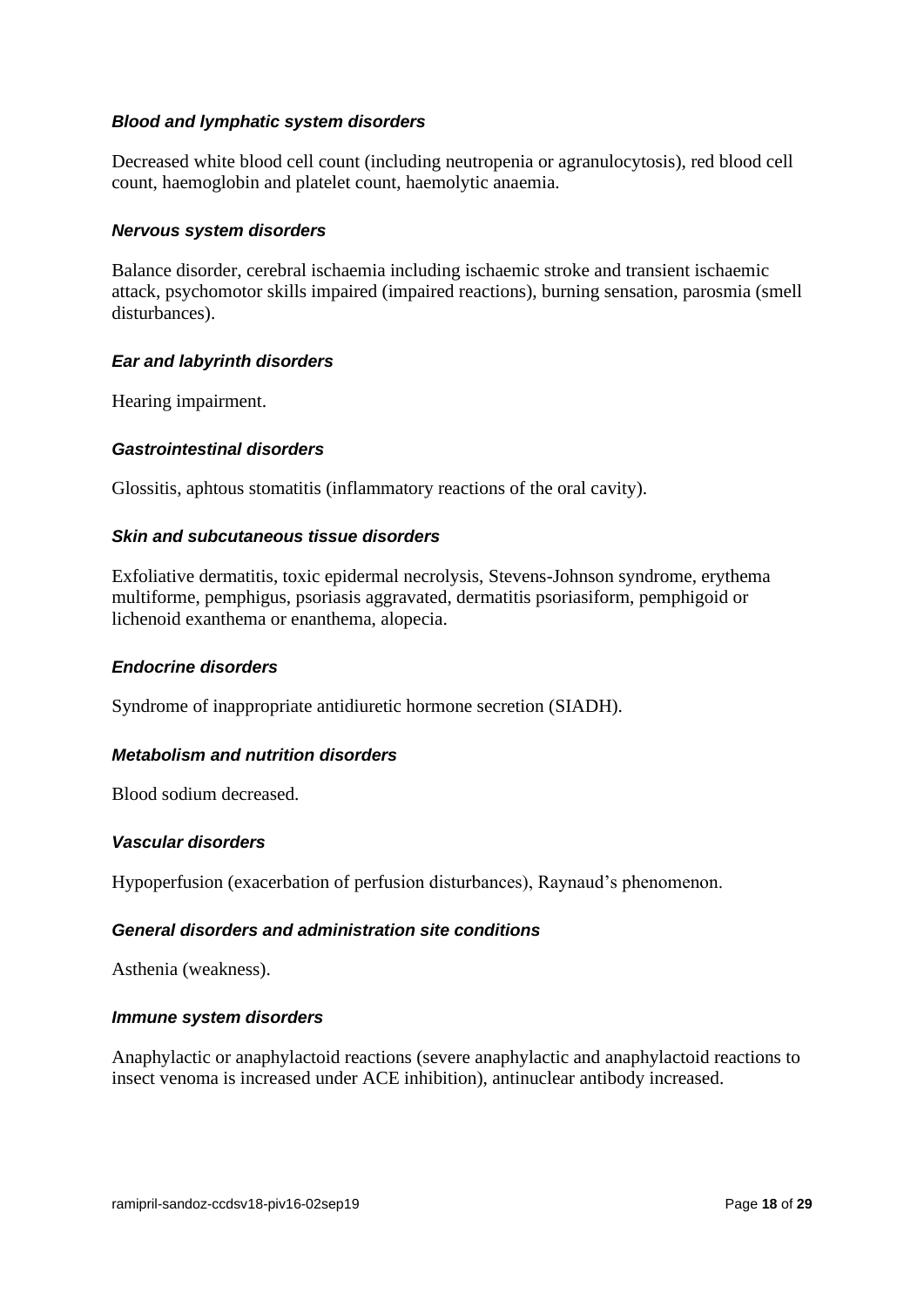# *Hepatobiliary disorders*

Heptocellular damage, acute hepatic failure, cholestatic or cytolytic hepatitis (fatal outcome has been very exceptional).

# *Reproductive system and breast disorders*

Gynaecomastia.

# *Psychiatric disorders*

Confusional state, disturbance in attention.

# **Reporting suspected adverse reactions**

Reporting suspected adverse reactions after registration of the medicinal product is important. It allows continued monitoring of the benefit-risk balance of the medicinal product. Healthcare professionals are asked to report any suspected adverse reactions at [www.tga.gov.au/reporting-problems.](http://www.tga.gov.au/reporting-problems)

# **4.9 OVERDOSE**

In cases of overdose, the following may occur: excessive peripheral vasodilation, severe hypotension, shock, bradycardia, electrolyte disturbances, renal failure.

The treatment given depends on how and when the drug was taken and on the type and severity of symptoms. Steps must be taken to eliminate ramipril which has not yet been absorbed (e.g. administration of adsorbants during the first 30 minutes if possible). Vital and organ functions must be monitored under intensive care conditions, and safeguarded if necessary. In case of hypotension, administration of  $\alpha$ 1-adrenergic agonists should be considered in addition to volume and salt substitution.

No experience is available concerning the efficacy of forced diuresis, altering urine pH, haemofiltration, or dialysis in speeding up the elimination of ramipril or ramiprilat. If dialysis or haemofiltration is considered, consideration must be given to the fact that ramipril is contraindicated with certain high flux filtration membranes and with dextran sulfate LDL apheresis (see Section 4.3 Contraindications).

For information on the management of overdose, contact the Poisons Information Centre on 13 11 26 (Australia).

# **5 PHARMACOLOGICAL PROPERTIES**

# **5.1 PHARMACODYNAMIC PROPERTIES**

Pharmacotherapeutic group: ACE Inhibitors, plain, ATC code C09AA05.

ramipril-sandoz-ccdsv18-piv16-02sep19 Page 19 of 29 Single doses of ramipril of 2.5 - 20 mg produce approximately 60 - 80 % inhibition of ACE activity 4 hours after dosing with approximately 40 - 60% inhibition after 24 hours. Multiple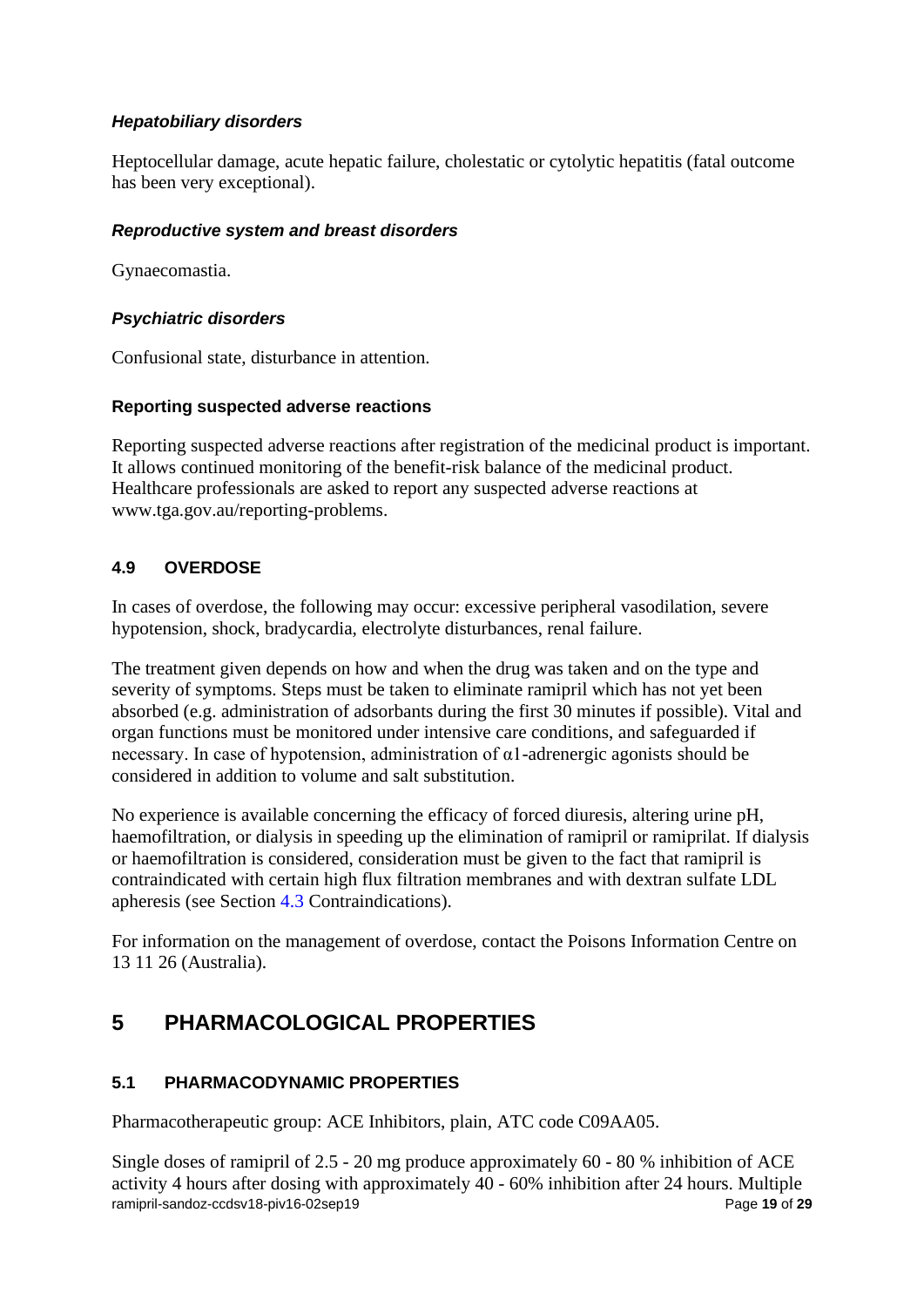oral doses of ramipril of 2.0 mg or more cause plasma ACE activity to fall by more than 90 % 4 hours after dosing, with over 80 % inhibition of ACE activity remaining 24 hours after dosing. The more prolonged effect of even small multiple doses presumably reflects saturation of ACE binding sites by ramiprilat and relatively slow release from those sites.

## **Mechanism of action**

Ramipril is a prodrug which, after absorption from the gastrointestinal tract, is hydrolysed in the liver to form the active moiety, ramiprilat. Ramipril and ramiprilat inhibit angiotensinconverting enzyme (ACE) which is identical to KININASE II. This converting enzyme (ACE) is a peptidyl dipeptidase that catalyses the conversion of angiotensin I to the vasoconstrictor substance, angiotensin II. Angiotensin II also stimulates aldosterone secretion by the adrenal cortex, thus inhibition of ACE results in decreased plasma angiotensin II, which leads to decreased vasopressor activity and to decreased aldosterone secretion. The latter decrease may result in a small increase in serum potassium.

KININASE II is one of the enzymes responsible for the degradation of bradykinin, a potent vasodepressor peptide. The inhibition of KININASE II activity by ramipril prevents the degradation of bradykinin thus leading to increased levels of this potent vasodepressor substance. While the mechanism through which ramipril lowers blood pressure is believed to be primarily suppression of the renin-angiotensin-aldosterone system, ramipril has an antihypertensive effect even in patients with low renin hypertension. Although ramipril was antihypertensive in all races studied, black hypertensive patients (usually a low renin hypertensive population) had a smaller average response to monotherapy than non-black patients.

The nephroprotective effects of ramipril are in addition to its antihypertensive action. These effects are a result of its beneficial effects on glomerular permeability which reduces protein filtration (an intrinsically toxic biological process) and thus contributes to its antiproteinuria effects.

# **Clinical trials**

## *Hypertension*

Administration of ramipril to patients with mild to moderate hypertension results in a reduction of both supine and standing blood pressure to about the same extent with no compensatory tachycardia. Symptomatic postural hypotension is infrequent, although it can occur in patients who are salt and/or volume depleted (See Section 4.4 Special warnings and precautions for use). Use of ramipril in combination with thiazide diuretics gives a blood pressure lowering effect greater than that seen with either agent alone.

In single-dose studies, doses of 5 - 20 mg of ramipril lowered blood pressure within 1 – 2 hours, with peak reductions achieved 3 - 6 hours after dosing. The antihypertensive effect of a single dose persisted for 24 hours. In longer term (4 - 12 weeks) controlled studies, once - daily doses of 2.5-10 mg were similar in their effect, lowering supine or standing systolic and diastolic blood pressures 24 hours after dosing by about 6/4 mmHg more than placebo. In comparisons of peak vs trough effect, the trough effect represented about 50 - 60 % of the peak response.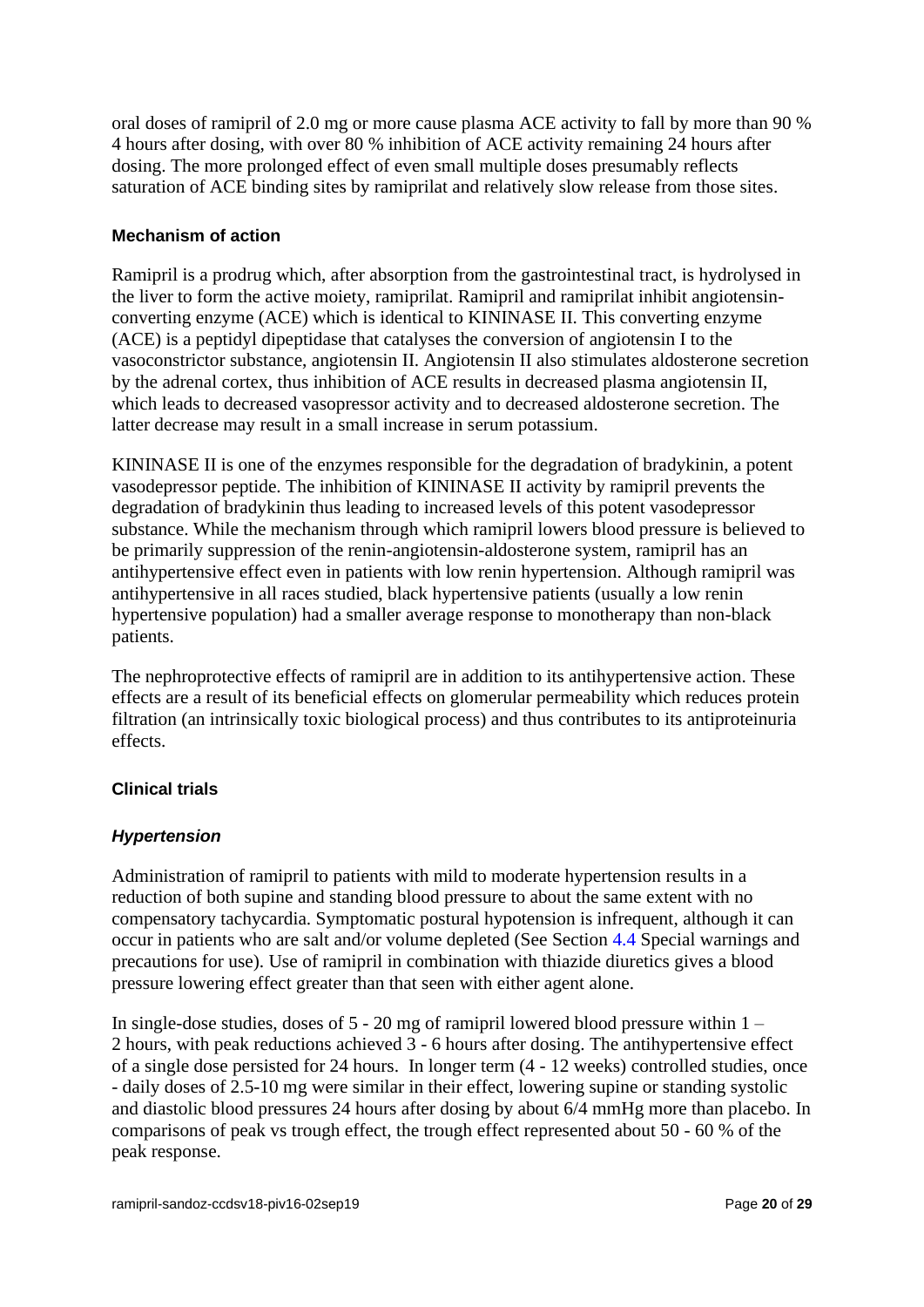In most trials, the antihypertensive effect of ramipril increased during the first several weeks of repeated measurements. The antihypertensive effect of ramipril has been shown to continue during long-term therapy for at least 2 years. Abrupt withdrawal of ramipril has not resulted in a rapid increase in blood pressure.

Interaction studies of ramipril and thiazides have been carried out. Limited experience in controlled and uncontrolled trials combining ramipril with a calcium channel blocker, a loop diuretic, or triple therapy (beta-blocker, vasodilator, and a diuretic) indicate no unusual drugdrug interactions. Other ACE inhibitors have had less than additive effects with beta adrenergic blockers, presumably because both drugs lower blood pressure by inhibiting parts of the renin-angiotensin system.

## *Myocardial infarction*

The efficacy of ramipril has been established in a study of 2 000 patients with myocardial infarction who showed clinical signs of heart failure (ACUTE INFARCT RAMIPRIL EFFICACY). Treatment with ramipril resulted in a significant improvement in survival and clinical outcomes. Over an average follow-up period of 15 months, ramipril reduced all cause mortality by 6 % compared to placebo (risk reduction 27 %,  $p = 0.002$ ) and reduced the risk of secondary outcomes including progression to severe/ resistant heart failure, reinfarction, stroke or death (in the absence of any prior validated event) by 19 % ( $p =$ 0.008). These results are based on intention-to-treat analysis and are therefore likely to be conservative in terms of potential benefit of ramipril. A subsidiary analysis showed that the benefit of ramipril in terms of survival was evident as early as one month into treatment. The difference in mortality in the two groups at 30 days represented a risk reduction for the ramipril group over placebo of 29 % ( $p = 0.053$ ).

## *Non-diabetic or diabetic nephropathy*

## *Non-diabetic nephropathy:*

In **overt**, mostly non-diabetic (13% diabetic subjects included) nephropathy, the pivotal REIN Study (Ramipril Efficacy In Nephropathy) (N=166) has demonstrated statistically significant decreases in the rate of progression of renal insufficiency and the development of end stage renal failure. The populations studied in this placebo controlled trial included normotensive patients, patients with uncontrolled mild to moderate hypertension (DBP >90mmHg) and patients with controlled mild to moderate hypertension. For those with uncontrolled hypertension, the target blood pressure was pre-defined (DBP <90mmHg) and, if this was not achieved with study medication (ramipril or placebo) alone, additional antihypertensives were added. The improvements observed are more dramatic with poorer (elevated) baseline proteinuria  $\geq$ 3g/24hours) but are also observed at lower baseline proteinuria (>1 and <3g/24hours). At this level of proteinuria, subgroup analysis in the REIN study indicated that only patients with worse (lower) GFR  $\left(<\frac{45 \text{mL/min}}{1.73 \text{m}^2}\right)$  received statistically significant benefits in end stage renal failure. The results of the REIN study are summarised below: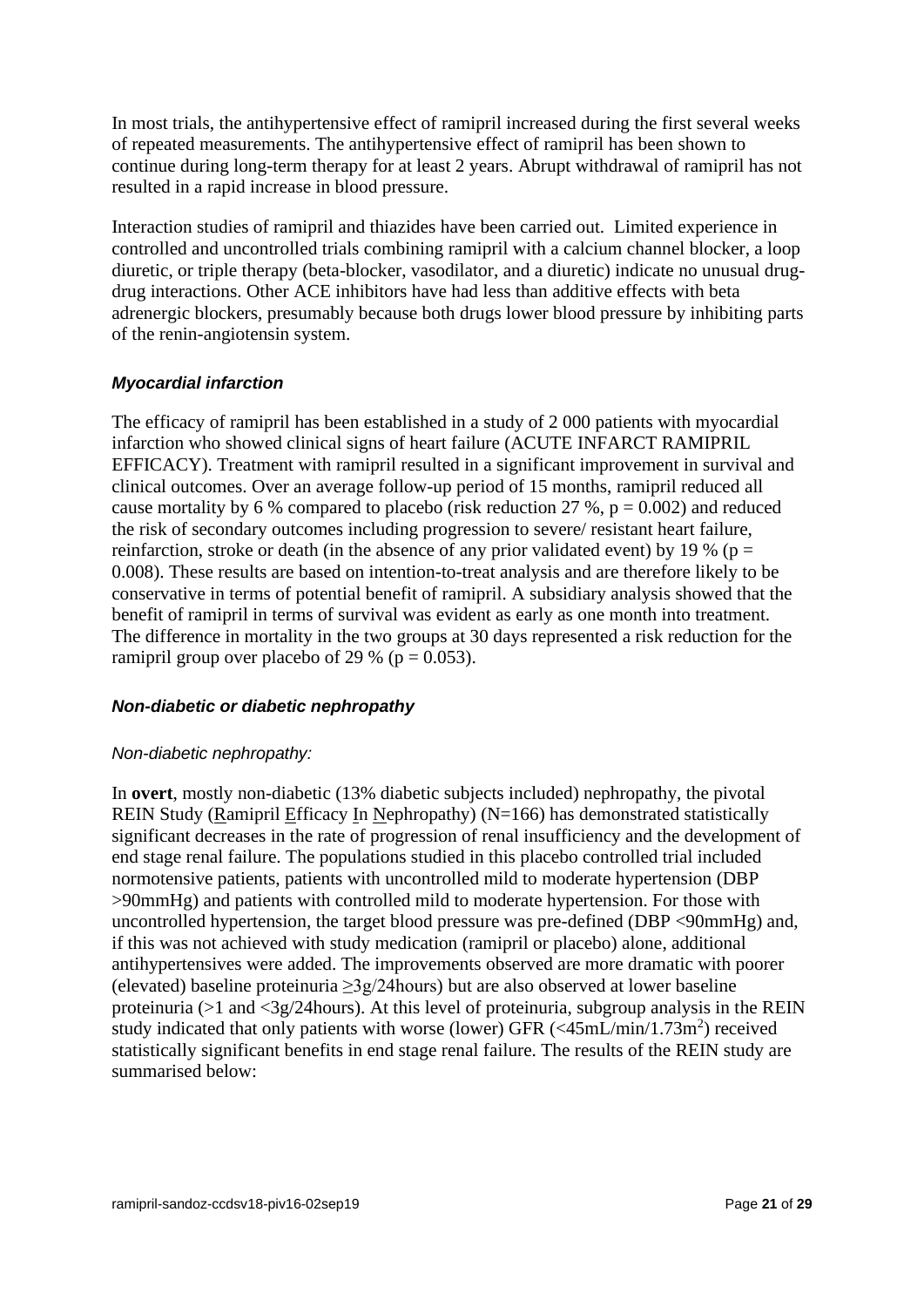| <b>Patient</b><br>proteinuria<br>baseline (N) | <b>Endpoint</b>                                                                                                   |                                        | Ramipril +<br>conventional<br>therapy | Placebo +<br>conventional<br>therapy | P-value              |
|-----------------------------------------------|-------------------------------------------------------------------------------------------------------------------|----------------------------------------|---------------------------------------|--------------------------------------|----------------------|
| proteinuria 1-3g/24hr<br>$(N=186)$            | Secondary endpoint:<br><b>ESRF</b><br>(end-stage renal<br>failure) overall and by<br>baseline GFR                 | Overall                                | $9(9.1\%)$                            | 18 (20.7%)                           | 0.01                 |
|                                               |                                                                                                                   | >45<br>mL/min/1.73m <sup>2</sup>       | $2(3.3\%)$                            | $1(2.4\%)$                           | Not reported         |
|                                               |                                                                                                                   | $\leq$ 45<br>mL/min/1.73m <sup>2</sup> | 7 (17.9%)                             | 17 (37%)                             | 0.037                |
|                                               | Secondary endpoint:<br>Progression to proteinuria<br>$\geq$ 3g/day                                                |                                        | 15 (15.2%)                            | 27 (31%)                             | 0.005                |
|                                               | Primary endpoint:<br>Monthly<br>reduction in GFR (mL/min/1.73m <sup>2</sup> )                                     |                                        | 0.26                                  | 0.29                                 | 0.59<br>(comparison) |
| proteinuria ≥3g/24hr (N=166)                  | Primary endpoint:<br>Change in monthly<br><b>GFR</b><br>(mL/min/1.73m2)<br>overall and by<br>baseline proteinuria | Overall                                | $-0.54$                               | $-0.88$                              | 0.038                |
|                                               |                                                                                                                   | 3 to<4.5 g/24hr                        | $-0.53$                               | $-0.70$                              | Not reported         |
|                                               |                                                                                                                   | 4.5 <sub>to</sub><br><7 g/24hr         | $-0.47$                               | $-0.99$                              | Not reported         |
|                                               |                                                                                                                   | >7 g/24hr                              | $-0.64$                               | $-1.44$                              | Not reported         |
|                                               | Secondary endpoint:<br>ESRE or DOC<br>(end-stage renal failure or doubling of<br>creatinine)                      |                                        | 18 (23.1%)                            | 40 (45.5%)                           | 0.02<br>(difference) |

#### **Table 1 - Results of the REIN Study**

The improvement in these key endpoints was observed to increase with time, to be maintained long term and to apply to both hypertensive and non-hypertensive patients. A delay of approximately three months was seen prior to detection of the beneficial effects of ramipril, suggesting the value of early treatment.

## *Diabetic nephropathy:*

Studies in **overt** diabetic nephropathy, particularly the ACE II (angiotensin converting enzyme II study) have demonstrated that both low and high dose ramipril therapy can retard proteinuria and maintain renal health (maintain GFR, creatinine levels and creatinine clearance). The ACE II study, which was an open label followup to the ACE I study with captopril, investigated the effect of intensive (target MAP <92mm Hg;  $N = 63$ ) versus moderate (target MAP  $\geq$ 100 to  $\leq$ 107 mmHg; N=66) blood pressure control with ramipril on renal function. While the study observed no significant differences between these moderate and intensive BP control groups, there was no observed deterioration of renal function in this high risk population throughout the two year study (no statistically significant change in serum creatinine or creatinine and a significant improvement in proteinuria). The trial therefore demonstrates the benefit of ramipril in maintaining the renal health of diabetic patients. These results are presented below: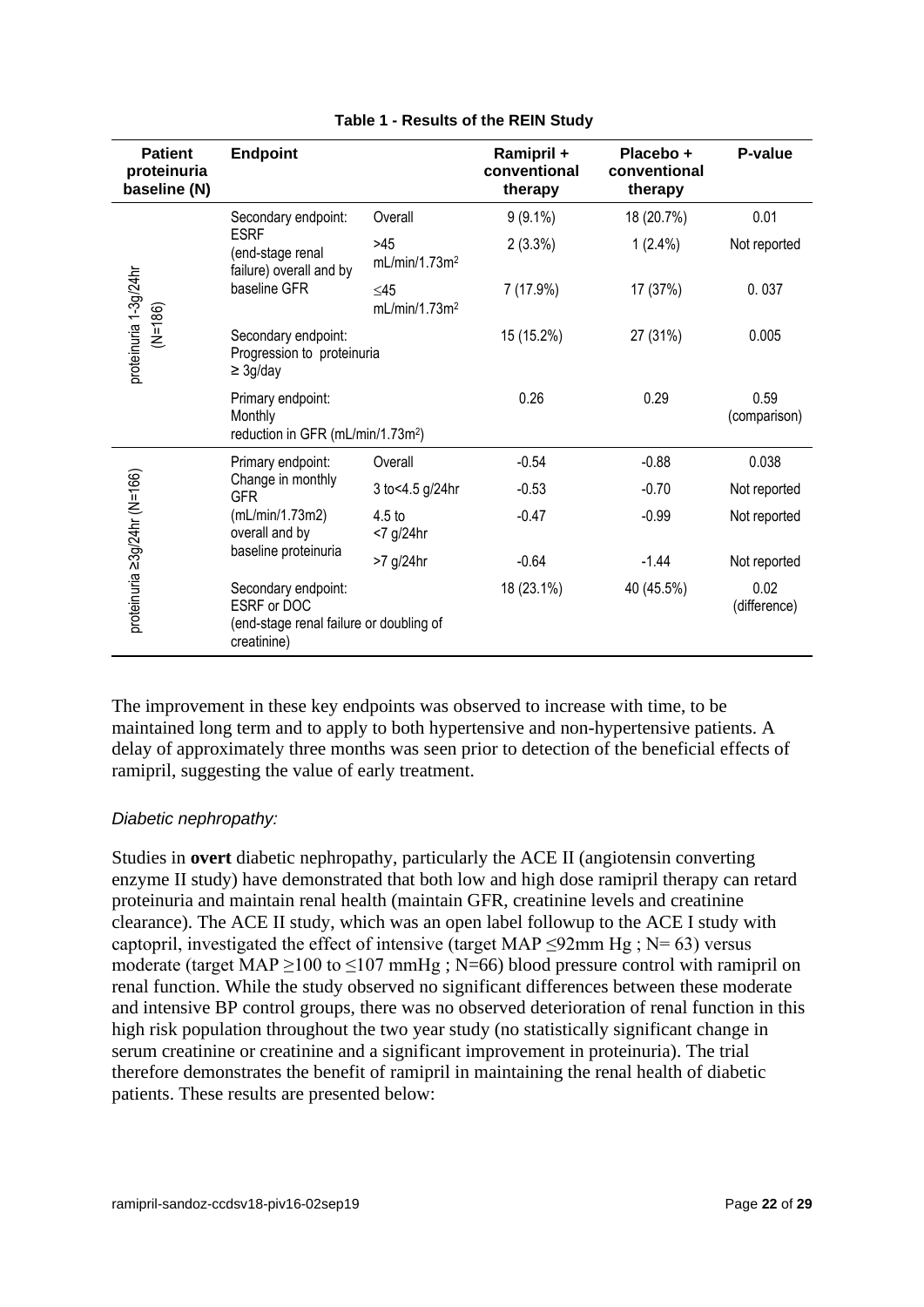| Characteristic ( $N = 129$ )                 | <b>Change from baseline</b> | P-value |
|----------------------------------------------|-----------------------------|---------|
| Primary endpoint: Creatinine clearance       |                             |         |
| 24 hr Creatinine clearance (mL/min)          | 0.14                        | 0.09    |
| Secondary endpoint: Serum creatinine (mg/dL) | 0.06                        | 0.43    |
| Secondary endpoint: Proteinuria              | $-0.19$                     | 0.02    |

**Table 2 - Results of the ACE II Study**

## *Patients with an increased cardiovascular risk*

The placebo controlled HOPE study with once daily ramipril was conducted in patients with an increased cardiovascular risk attributable to either vascular diseases (such as manifest coronary heart disease, a history of stroke, or a history of peripheral vascular disease) or to diabetes mellitus plus at least one additional risk factor (such as microalbuminuria, hypertension, elevated total cholesterol levels, low high-density lipoprotein cholesterol levels or smoking). Importantly, patient exclusion criteria included MI/stroke within 4 weeks of the start of the study, heart failure or low ejection fraction (<0.40). Ramipril was administered adjunctive to standard therapy (e.g. in addition to aspirin, cholesterol lowering agents, other antihypertensives, oral antidiabetic agents) and on a preventative basis to over 9,200 such patients. Patients were initiated on ramipril 2.5 mg for one week which was then titrated firstly to ramipril 5 mg for three weeks and then to ramipril 10 mg. The results of the HOPE study in terms of the primary composite endpoint and its components (CV death, MI or stroke) for the whole population (ITT-Intention to Treat) and for those patients with diabetes are presented below.

| Outcome                    | Ramipril 10 mg<br>N(%) | <b>Placebo</b><br>N(% | <b>Relative risk</b><br>(95% CI) | P value<br>(log-rank) |
|----------------------------|------------------------|-----------------------|----------------------------------|-----------------------|
| <b>All patients</b>        | $N = 4645$             | $N = 4652$            |                                  |                       |
| Primary composite endpoint | 651 (14.0)             | 826 (17.8)            | $0.78(0.70-0.86)$                | < 0.001               |
| CV death                   | 282 (6.1)              | 377(8.1)              | $0.74(0.64-0.87)$                | < 0.001               |
| MI                         | 459 (9.9)              | 570 (12.3)            | $0.80(0.70-0.90)$                | < 0.001               |
| <b>Stroke</b>              | 156 (3.4)              | 226 (4.9)             | $0.68(0.56-0.84)$                | < 0.001               |
| <b>Diabetics</b>           | $N = 1808$             | $N = 1769$            |                                  |                       |
| Primary composite endpoint | 277 (15.3)             | 351 (19.8)            | $0.75(0.64-0.88)$                | 0.0004                |
| CV death                   | 112(6.2)               | 172(9.7)              | $0.63(0.49-0.79)$                | < 0.0001              |
| MI                         | 185 (10.2)             | 229 (13.0)            | $0.78(0.64 - 0.94)$              | 0.01                  |
| <b>Stroke</b>              | 76 (4.2)               | 108(6.1)              | $0.67(0.50-0.90)$                | 0.0074                |

**Table 3 - Results of the HOPE Study in terms of the Primary Composite Endpoint and its Components for the Whole Population and for those Patients with Diabetes**

The results of the HOPE study in terms of the pre-specified secondary endpoints for the whole population (ITT – Intention to Treat) are presented below.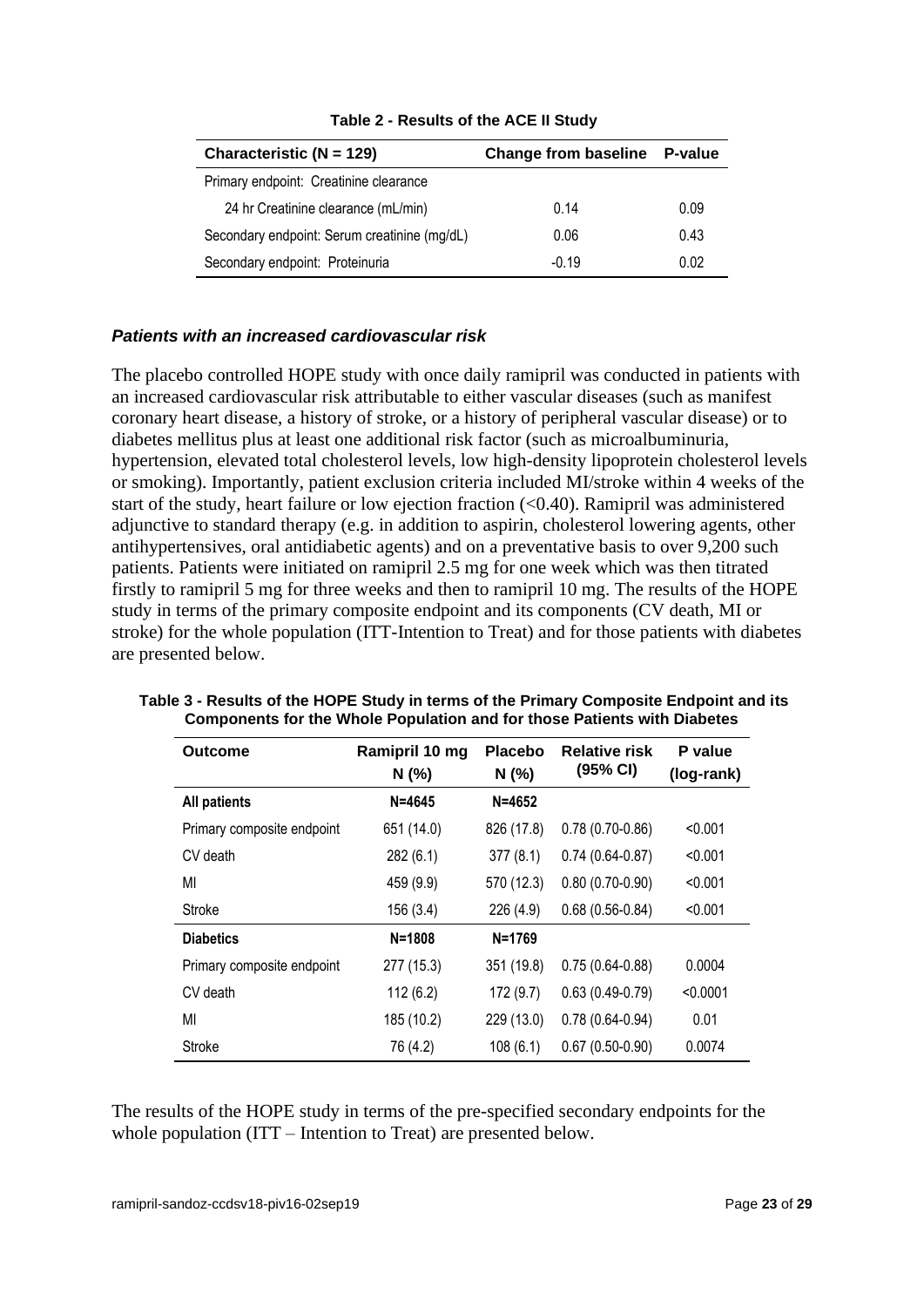| <b>Pre-specified endpoint</b>     | Ramipril 10 mg<br>N(% ) | <b>Placebo</b><br>N(%) | <b>Relative risk</b><br>(95% CI) | P value<br>(log-rank) |
|-----------------------------------|-------------------------|------------------------|----------------------------------|-----------------------|
| <b>All patients</b>               | $N = 4645$              | $N = 4652$             |                                  |                       |
| CV death                          | 282(6.1)                | 377(8.1)               | $0.74(0.64-0.87)$                | < 0.001               |
| All-cause mortality               | 482 (10.4)              | 569 (12.2)             | $0.84(0.75-0.95)$                | 0.005                 |
| CV revascularisation*             | 743 (16.0)              | 854 (18.4)             | $0.85(0.77-0.94)$                | 0.0014                |
| PTCA/CABG                         | 580 (12.5)              | 688 (14.8)             | $0.83(0.74-0.92)$                | 0.0008                |
| Non-coronary revascularisation    | 191 (4.1)               | 213(4.6)               | $0.89(0.73-1.08)$                | ns                    |
| Hospitalisation for heart failure | 141(3.3)                | 161(3.5)               | $0.87(0.69-1.09)$                | ns                    |

**Table 4 - Results of the HOPE Study in Terms of the Pre-Specified Secondary Endpoints for the Whole Population**

ns= not significant

\*includes CABG, PTCA, carotid endocarterectomy, peripheral vascular angioplasty/surgery and limb amputation

The results of the HOPE study in terms of the pre-specified secondary endpoints for those **patients with diabetes** are presented below.

| <b>Pre-specified endpoint</b>                     | Ramipril<br>10 mg<br>N(% | Placebo<br>N(%) | <b>Relative risk</b><br>(95% CI) | P value<br>(log-<br>rank) |
|---------------------------------------------------|--------------------------|-----------------|----------------------------------|---------------------------|
| <b>Patients with diabetes</b>                     | $N = 1808$               | $N = 1769$      |                                  |                           |
| CV death                                          | 112(6.2)                 | 172(9.7)        | $0.63(0.49-0.79)$                | < 0.0001                  |
| All-cause mortality                               | 196 (10.8)               | 248 (14.0)      | $0.76(0.63-0.92)$                | 0.004                     |
| CV revascularisation*                             | 255(14.1)                | 292 (16.5)      | $0.83(0.70-0.98)$                | 0.031                     |
| Hospitalisation for heart failure                 | 81(4.5)                  | 79 (4.5)        | $0.99(0.72-1.34)$                | ns                        |
| Development of overt nephropathy or<br>dialysis   | 117(6.5)                 | 150(8.5)        | $0.76(0.59-0.96)$                | 0.023                     |
| New microalbuminuria                              | 424 (33.8)#              | 448 (37.9)#     | $0.92(0.81 - 1.05)$              | ns                        |
| Serum creatinine<br>( $\mu$ mol/L, mean $\pm$ sd) | $95.8 \pm 27.4$          | $93.7 \pm 25.3$ | No test reported                 |                           |
| HbA1c                                             | $124 \pm 29.5$           | $124 \pm 29.1$  | No test reported                 |                           |
| (% of ULN, mean $\pm$ sd)                         |                          |                 |                                  |                           |

| Table 5 - Results of the HOPE Study in Terms of the Pre-Specified Secondary Endpoints for |
|-------------------------------------------------------------------------------------------|
| those Patients with Diabetes                                                              |

ns= not significant

\* includes CABG, PTCA, carotid endocarterectomy, peripheral vascular angioplasty/surgery and limb amputation # expressed as percentage of non-albuminurics at baseline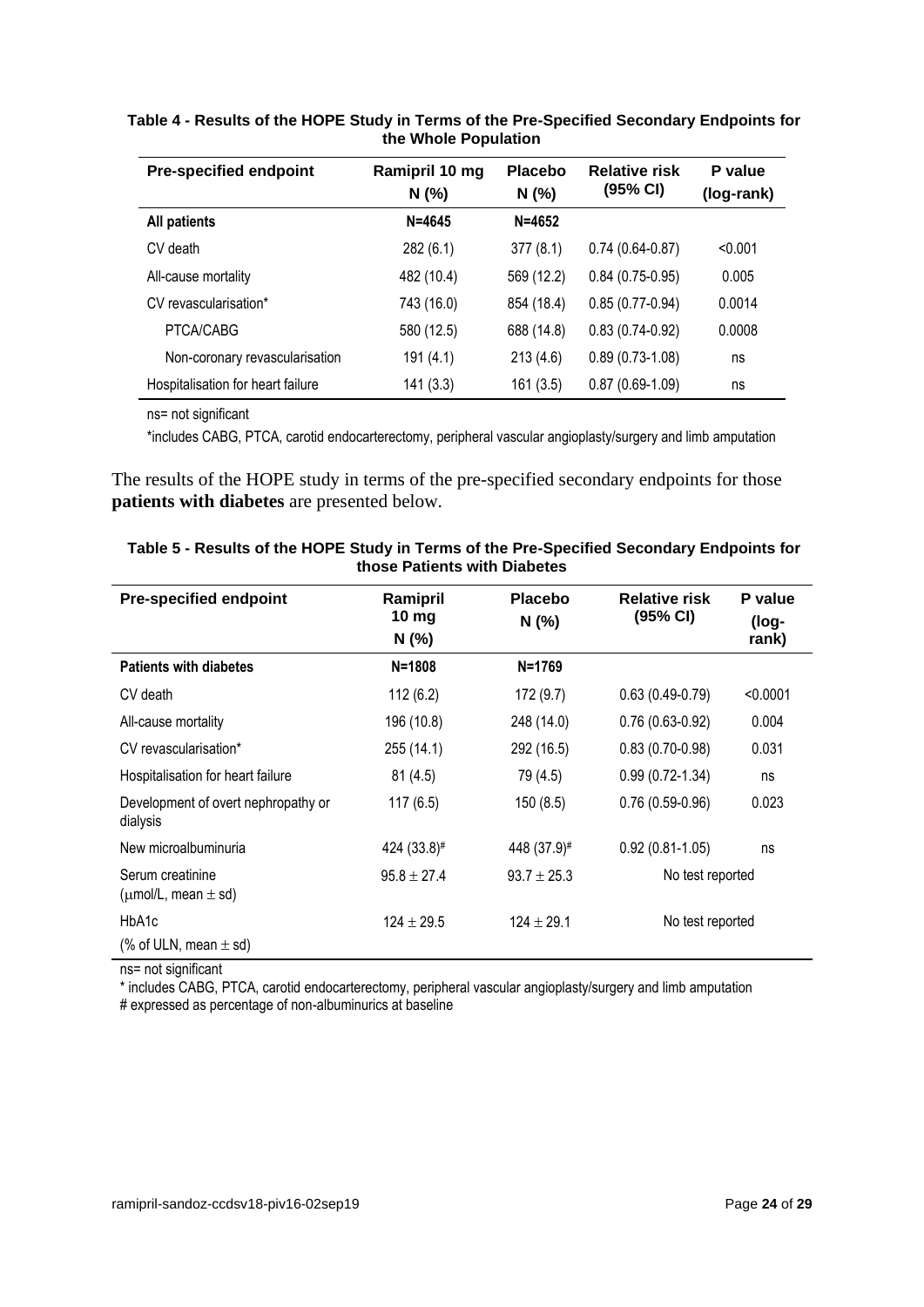# **5.2 PHARMACOKINETIC PROPERTIES**

## **Absorption**

Following oral administration of ramipril, peak plasma concentrations of ramipril are reached within one hour. The extent of absorption is at least 50 - 60 % and is not significantly influenced by the presence of food in the GI tract, although the rate of absorption is reduced.

Blood concentrations of ramipril and ramiprilat increase with increased dose, but are not strictly dose-proportional. The 24-hour AUC for ramiprilat, however, is dose-proportional over the 2.5 - 20 mg dose range. The absolute bioavailabilities of ramipril and ramiprilat were 28 % and 44 %, respectively, when 5mg of oral ramipril was compared with the same dose of ramipril given intravenously.

# **Distribution**

Plasma concentrations of ramiprilat decline in a triphasic manner (initial rapid decline, apparent elimination phase, terminal elimination phase). The initial rapid decline, which represents distribution of the drug into a large peripheral compartment and subsequent binding to both plasma and tissue ACE and KININASE II, has a half-life of 2 - 4 hours.

Because of its potent binding to and slow dissociation from the enzyme, ramiprilat shows two elimination phases. The apparent elimination phase corresponds to the clearance of free ramiprilat and has a half-life of 9 - 18 hours. The terminal elimination phase has a prolonged half-life (>50 hours) and probably represents the binding/dissociation kinetics of the ramiprilat/ACE complex. It does not contribute to the accumulation of the drug. After multiple daily doses of ramipril 5 - 10 mg, the half-life of ramiprilat concentrations within the therapeutic range was 13 - 17 hours.

After once-daily dosing, steady-state plasma concentrations of ramiprilat are reached by the fourth dose. Steady-state concentrations of ramiprilat are somewhat higher than those seen after the first dose of ramipril, especially at low doses (2.5 mg), but the difference is clinically insignificant.

## **Metabolism**

Cleavage of the ester group (primarily in the liver) converts ramipril to its active diacid metabolite, ramiprilat. Peak plasma concentrations of ramiprilat are reached 2 - 4 hours after drug intake. The serum protein binding of ramipril is about 73 % and that of ramiprilat about 56 %. Ramipril is almost completely metabolised to ramiprilat, which has about 6 times the ACE inhibitory activity of ramipril, and to the diketopiperazine ester. After oral administration of ramipril, about 60 % of the parent drug and its metabolites are eliminated in the urine, and about 40 % is found in the faeces. Less than 2 % of the administered dose is recovered in urine as unchanged ramipril.

## **Excretion**

The urinary excretion of ramipril, ramiprilat, and their metabolites is reduced in patients with impaired renal function. Compared to normal subjects, patients with creatinine clearance less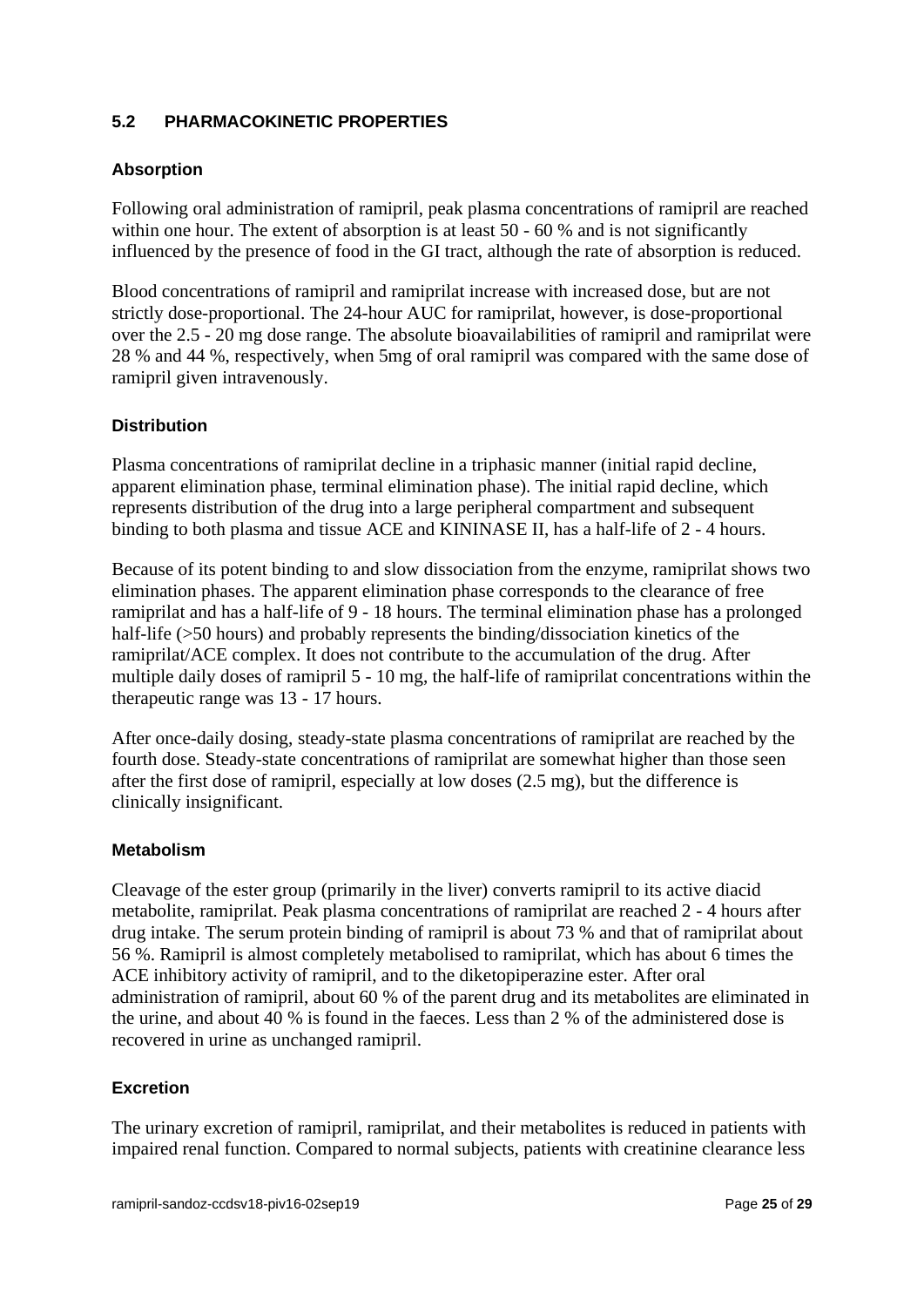than  $40mL/min/1.73m<sup>2</sup>$  had higher peak and trough ramiprilat levels and slightly longer times to peak concentrations (See Section 4.2 Dose and method of administration).

#### **Impaired Liver Function**

In patients with impaired liver function, the metabolism of ramipril to ramiprilat appears to be slowed, possibly because of diminished activity of hepatic esterases, and plasma ramipril levels in these patients are increased about 3-fold. Peak concentrations of ramiprilat in these patients, however, are not different from those seen in subjects with normal hepatic function, and the effect of a given dose on plasma ACE activity does not vary with hepatic function.

# **5.3 PRECLINICAL SAFETY DATA**

#### **Genotoxicity**

No data available.

## **Carcinogenicity**

No evidence of a carcinogenic effect was found when ramipril was given to rats (up to 500 mg/kg/day for 24 months) or to mice (up to 1000 mg/kg/day for 18 months).

An increased incidence of oxyphilic cells in the renal tubules and oxyphilic microadenomas was observed in rats treated for 24 months with ramipril (3.2 to 500 mg/kg/day). Data from historical control animals showed that the spontaneous occurrence of oxyphilic cells in rat kidney is age-related, is higher in males and reaches a level similar to that seen in the ramipril treated group. There is no evidence in humans that the occurrence of oxyphilic cells is agerelated. Moreover, progression of oxyphilic cells to neoplasia (oncocytoma) is rare and, when it occurs, is considered to be benign. Whether this finding in rats represents any potential risk to man is therefore unclear.

#### **Fibromuscular Pad Formation**

In several repeated dose studies in rats, especially male animals treated with ramipril (3.2 - 500 mg/kg b.w./day) showed an increased incidence of so called fibromuscular pad formation in the basal region of the gastric mucosa. The findings suggest an increased connective tissue formation and partly also increased formation of smooth muscle (lamina muscularis mucosae) due to a predominantly round cell inflammatory reaction. In all studies (1 – 24 month, carcinogenicity) the changes are always of the same type and no tendency of proliferation is obvious. Thus, it seems to be rather a reactive process with circumscribed scar tissue formation. The changes in the rat stomach mucosa could not be reproduced in other species (ie. mouse, dog, rabbit, monkey).

This lesion was also observed when rats were treated with a relatively high dose (90 mg/kg/day for 3 to 6 months) of another ACE inhibitor. In the light of the available data, fibromuscular pad formation in the rat would not appear to present a serious risk in humans.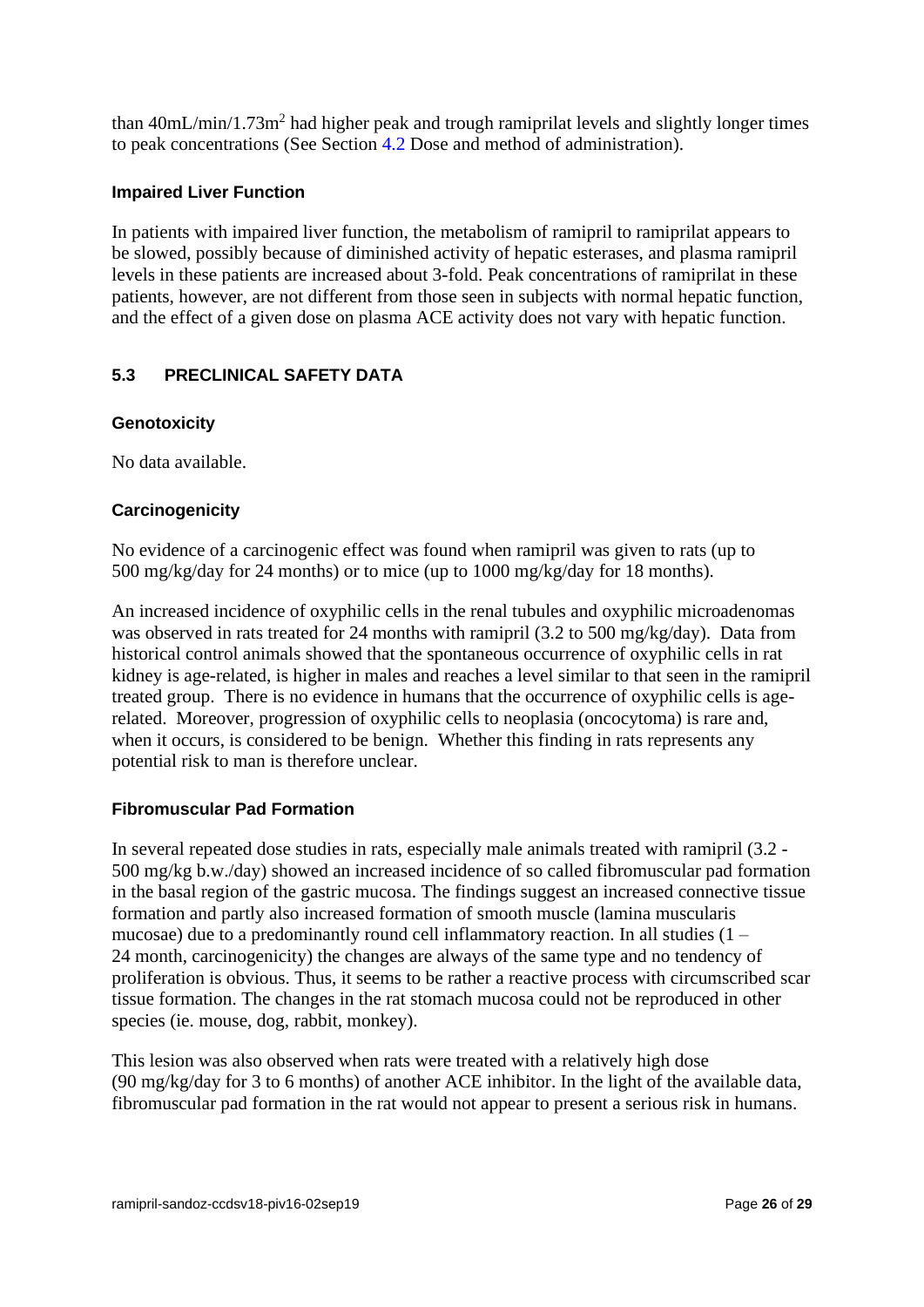# **6 PHARMACEUTICAL PARTICULARS**

# **6.1 LIST OF EXCIPIENTS**

Ramipril Sandoz capsules contain the inactive ingredient pregelatinised maize starch in capsules made of gelatin and that are coloured with indigo carmine, erythrosine, iron oxide black and titanium dioxide.

# **6.2 INCOMPATIBILITIES**

Incompatibilities were either not accessed or not identified as part of the registration of this medicine.

## **6.3 SHELF LIFE**

In Australia, information on the shelf life can be found on the public summary of the Australian Register of Therapeutic Goods (ARTG). The expiry date can be found on the packaging.

# **6.4 SPECIAL PRECAUTIONS FOR STORAGE**

Store below 25ºC in a dry place.

# **6.5 NATURE AND CONTENTS OF CONTAINER**

Ramipril Sandoz is supplied in cartons of 7\*, 10, 14, 28 and 30 capsules. The capsules are packaged in PVC/PVDC/foil blisters.

\* Sample Pack

Not all presentations may be marketed in Australia

## **6.6 SPECIAL PRECAUTIONS FOR DISPOSAL**

In Australia, any unused medicine or waste material should be disposed of by taking to your local pharmacy.

# **6.7 PHYSICOCHEMICAL PROPERTIES**

## **Chemical structure**

Ramipril's chemical name is (2S,3aS,6aS)-1[(S)-N-[(S)-l-Carboxy-3-phenylpropyl] alanyl]octahydrocyclopenta[b]pyrrole-2-carboxylic acid, 1-ethyl ester; its structural formula is: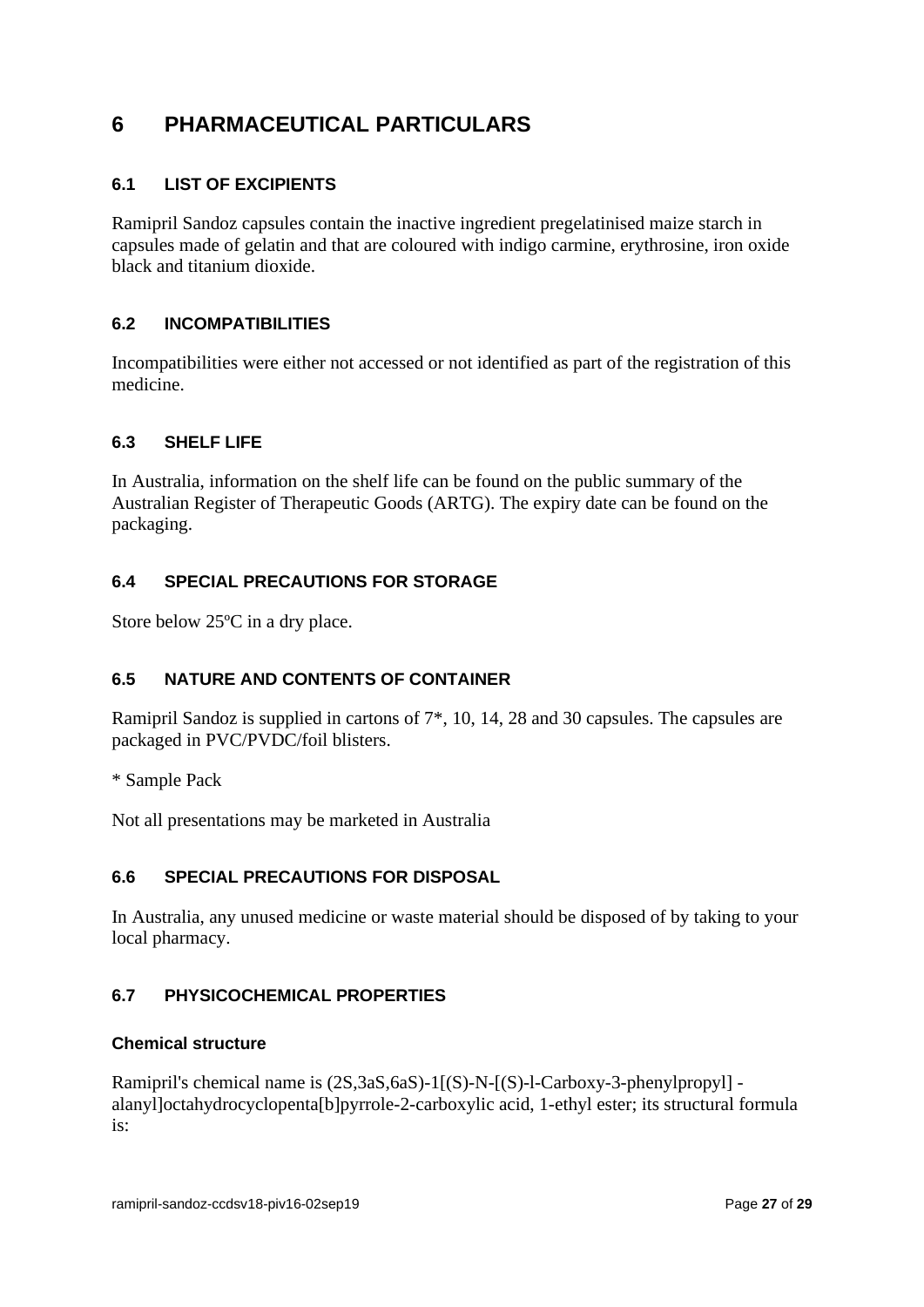

Its empiric formula is  $C_{23}H_{32}N_2O_5$ , and its molecular weight is 416.5. Ramipril has 5 chiral centres. It has S-configuration in all 5 asymmetric carbon atoms.

## **CAS number**

CAS 87333-19-5

# **7 MEDICINE SCHEDULE (POISONS STANDARD)**

Prescription Medicine (Schedule 4)

# **8 SPONSOR**

sanofi-aventis australia pty ltd 12-24 Talavera Road Macquarie Park NSW 2113 Australia Toll Free Number (medical information): 1800 818 806 Email: medinfo.australia@sanofi.com

## **Supplier**

Sandoz Pty Ltd ABN 60 075 449 553 54 Waterloo Road Macquarie Park NSW 2113

# **9 DATE OF FIRST APPROVAL**

31 October 2006

# **10 DATE OF REVISION**

02 September 2019